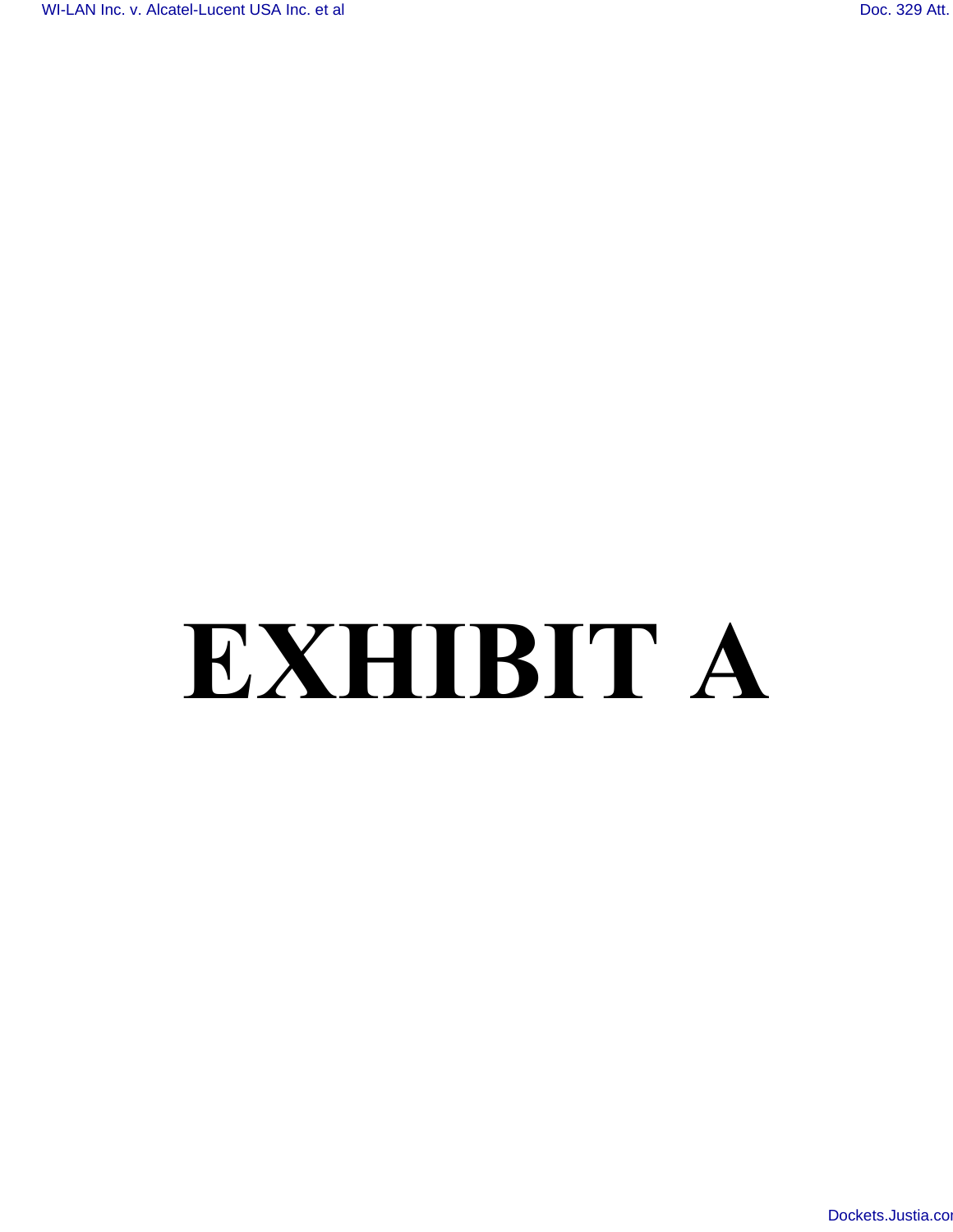# **IN THE UNITED STATES DISTRICT COURT FOR THE EASTERN DISTRICT OF TEXAS TYLER DIVISION**

§ § § § § § § § § §

| WI-LAN INC.,                    |
|---------------------------------|
| Plaintiff,                      |
| V.                              |
| ALCATEL-LUCENT USA INC.; et al. |
| Defendants.                     |
|                                 |

Civil Action No. 6:10-cv-521-LED

JURY TRIAL DEMANDED

# **PLAINTIFF WI-LAN INC.'S REBUTTAL DESIGNATIONS AND OBJECTIONS TO DEFENDANTS ALCATEL-LUCENT, ERICSSON AND SONY MOBILE DEPOSITION DESIGNATIONS**

Please take notice that Plaintiff Wi-LAN Inc. ("Wi-LAN") hereby makes the following

objections and rebuttal-designations to Defendants' trial deposition designations served February

13, 2013:

| <b>Witness</b>     | AL-E-SM             | <b>Wi-LAN's Objections</b> | Wi-LAN's            |
|--------------------|---------------------|----------------------------|---------------------|
|                    | <b>Deposition</b>   |                            | <b>Rebuttal</b>     |
|                    | <b>Designations</b> |                            | <b>Designations</b> |
| Natalya Bezryadina | $9:2 - 9:4$         |                            |                     |
| 11/7/2012          | $9:7-9:12$          |                            |                     |
|                    | 10:18-10:19         |                            |                     |
|                    | 11:9-11:16          | 402 R/403                  |                     |
|                    | 12:19-12:21         | CS/I                       |                     |
|                    | 12:23-13:2          | CS/I                       | 13:04-13:06         |
|                    | $14:4 - 14:4$       |                            |                     |
|                    | 14:6-14:8           | BS/403/CS                  | 20:17-20:19;        |
|                    |                     |                            | 20:21-20:21;        |
|                    |                     |                            | 21:03-21:05         |
|                    | 21:15-22:4          | BS/403                     |                     |
|                    | 22:6-22:6           | <b>BS/403</b>              |                     |
|                    | $22:8-22:11$        | BS/403                     |                     |
|                    | 29:21-29:22         | 403                        |                     |
|                    | 29:24-29:25         | 403                        |                     |
|                    | 38:7-38:9           | BS/402 R                   |                     |
|                    | 38:11-38:11         |                            |                     |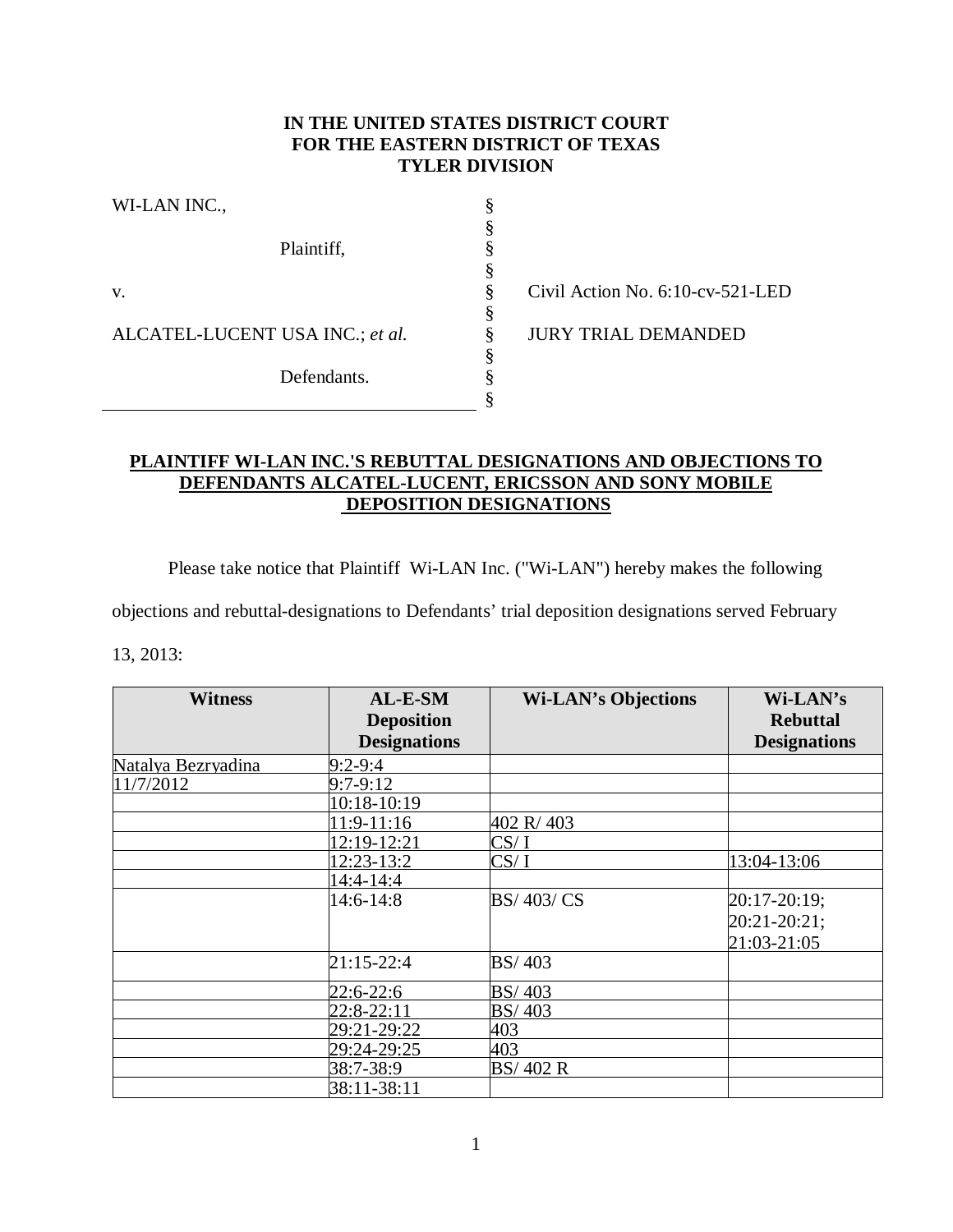| <b>Witness</b> | AL-E-SM             | <b>Wi-LAN's Objections</b> | Wi-LAN's             |
|----------------|---------------------|----------------------------|----------------------|
|                | <b>Deposition</b>   |                            | <b>Rebuttal</b>      |
|                | <b>Designations</b> |                            | <b>Designations</b>  |
|                |                     |                            |                      |
|                |                     |                            |                      |
| David Brant    | 12:16-13:2          |                            |                      |
| 6/29/2012      | 14:18-14:25         |                            |                      |
|                | 15:8-16:5           |                            |                      |
|                | 16:14-16:21         |                            |                      |
|                | $18:5 - 18:11$      |                            |                      |
|                | 36:18-37:5          | 402 R/403                  |                      |
|                | 37:9-37:10          | 402 R/403                  |                      |
|                | 41:8-41:11          | E/BS/403                   |                      |
|                | 41:15-41:16         | E/BS/403                   |                      |
|                | 42:6-42:12          |                            |                      |
|                | 42:19-43:16         |                            |                      |
|                | 43:19-43:19         |                            |                      |
|                | 48:18-49:25         |                            |                      |
|                | 51:4-51:8           | CS/ 403/ BS/ E/ L          | $15:08 - 16:17$      |
|                | 51:10-51:13         | CS/403/BS/E/L              |                      |
|                | 56:23-57:1          | 402 R/403/BS               |                      |
|                | 64:18-64:24         | CS/403/BS/E/L              |                      |
|                | $65:1-65:7$         | CS/403/BS/E/L              |                      |
|                | 66:9-66:12          | 403                        | $66:20 - 67:23$      |
|                | 66:14-66:19         | 403                        | $-67:23$<br>$66:20-$ |
|                | 71:4-71:17          | $\overline{403/E/L}$       | 72:24-73:03          |
|                | 71:20-72:9          | 403/ E/ L                  | $72:24-$<br>$-73:03$ |
|                | 72:11-72:23         | 403/E/L                    | $-73:03$<br>$72:24-$ |
|                | 93:19-94:18         | 403/ E/L                   | $72:24 - 73:03$      |
|                | 94:20-94:20         | 403/ E/ L                  | $-73:03$<br>$72:24-$ |
|                | 95:6-96:16          | 402 R/403                  |                      |
|                | 98:5-98:22          | 403                        | 98:23-99:14          |
|                | 101:14-101:16       | 402 R/403                  |                      |
|                | 101:18-101:24       | 402 R/403                  |                      |
|                | 102:2-102:16        | 402 R/403                  |                      |
|                | 105:7-105:15        | 106                        | $20:05 - 25:04$      |
|                |                     |                            | (already designated) |
|                |                     |                            |                      |
|                | 105:17-105:25       | 106                        | $20:05 - 25:04$      |
|                |                     |                            | (already designated) |
|                | 106:3-106:4         | 106                        | $20:05 - 25:04$      |
|                |                     |                            | (already designated) |
|                | 106:7-106:8         | 106                        | $20:05 - 25:04$      |
|                |                     |                            | (already designated) |
|                | 108:4-108:18        |                            |                      |
|                | 109:20-111:22       | 402 R/403                  |                      |
|                | 111:24-112:3        | 402 R/403                  |                      |
|                | 112:17-113:14       | 402 R/403                  |                      |
|                | 114:22-114:24       | 402 R/403                  |                      |
|                | 115:2-115:3         | 402 R/403                  |                      |
|                |                     | 402 R/403                  |                      |
|                | 115:6-115:13        |                            |                      |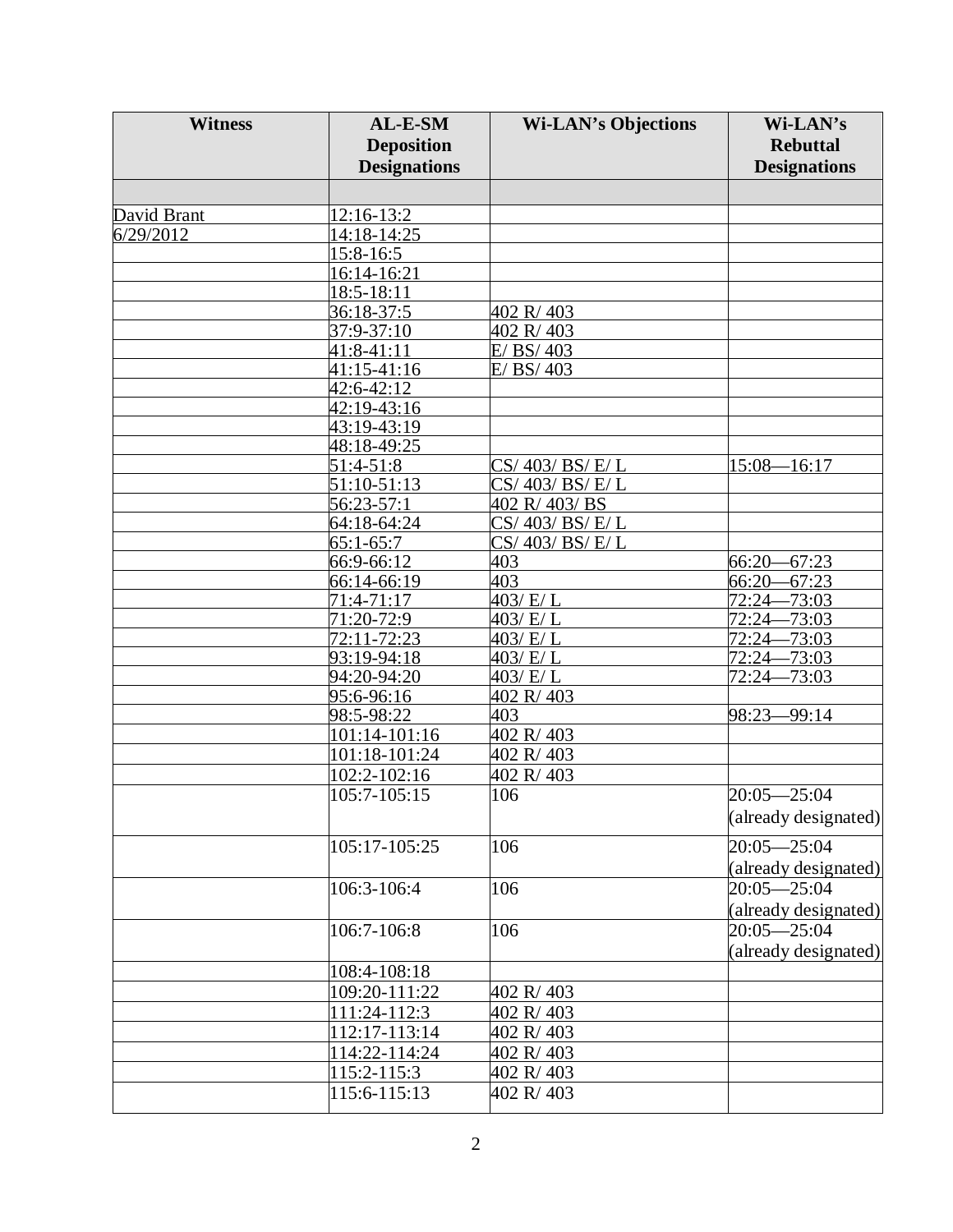| <b>Witness</b> | AL-E-SM                        | <b>Wi-LAN's Objections</b>   | Wi-LAN's            |
|----------------|--------------------------------|------------------------------|---------------------|
|                | <b>Deposition</b>              |                              | <b>Rebuttal</b>     |
|                | <b>Designations</b>            |                              | <b>Designations</b> |
|                | 117:4-117:13                   | 402 R/ 403/ 106              | $120:1 - 124:9$     |
|                | 119:5-119:8                    | 402 R/403/106                | $120:1 - 124:9$     |
|                | 119:11-119:25                  | 402 R/403/106                | $120:1 - 124:9$     |
|                | 122:8-122:24                   | 402 R/403/106                | 120:1-124:9         |
|                | 123:1-123:1                    | 402 R/403/106                | $120:1 - 124:9$     |
|                | 127:22-128:9                   | 402 R/403                    |                     |
|                | 128:11-128:13                  | 402 R/403                    |                     |
|                | 128:15-128:19                  | 402 R/403                    |                     |
|                | 128:22-129:4                   | 402 R/403                    |                     |
|                | 129:10-129:15                  |                              |                     |
|                | 129:18-129:23                  |                              |                     |
|                | 129:25-130:4                   |                              |                     |
|                | 130:6-130:6                    |                              |                     |
|                | 130:16-130:19                  |                              |                     |
|                | 130:25-131:3                   | 402 R/403                    |                     |
|                | 131:6-131:16                   | 402 R/403                    |                     |
|                | 131:18-131:23                  | 402 R/403                    |                     |
|                | 131:25-132:3                   | 402 R/403                    |                     |
|                | 132:5-132:5                    | 402 R/403                    |                     |
|                | 133:13-133:17                  | 106                          | 132:15-133:20       |
|                | 133:20-133:20                  |                              |                     |
|                | 134:5-134:13                   | 402 R/403                    |                     |
|                | 134:19-135:3                   | 402 R/403                    |                     |
|                | 135:5-135:13                   | 402 R/403                    |                     |
|                | 135:16-136:20                  | 402 R/403                    |                     |
|                | 136:22-137:7                   | 402 R/403                    |                     |
|                | 137:10-138:10                  | 402 R/403                    |                     |
|                | 138:12-138:18                  | 402 R/403                    |                     |
|                | 138:21-139:23                  | 402 R/403                    |                     |
|                | 140:1-140:24                   | 402 R/403                    |                     |
|                | 141:1-141:20                   | 402 R/403                    |                     |
|                | 141:23-142:8                   | 402 R/403                    |                     |
|                | 142:11-143:8                   | 402 R/403                    |                     |
|                | 143:10-144:6                   | 402 R/403                    |                     |
|                | 144:9-144:19                   | 402 R/403                    |                     |
|                | 144:23-145:11                  | 402 R/403                    |                     |
|                | 145:14-145:23                  | 402 R/403<br>402 R/ 403/ ID  |                     |
|                | 148:14-148:20<br>148:23-148:23 |                              |                     |
|                | 149:5-149:14                   | 402 R/403/ID<br>402 R/403/ID |                     |
|                | 149:16-150:3                   | 402 R/403/ID                 |                     |
|                | 150:6-150:16                   | 402 R/ 403/ ID               |                     |
|                | 150:19-152:21                  | 402 R/ 403/ ID               |                     |
|                | 152:23-153:3                   | 402 R/403/ID                 |                     |
|                | 153:5-153:5                    | 402 R/403/ID                 |                     |
|                | 154:1-154:5                    | 402 R/403/ID                 |                     |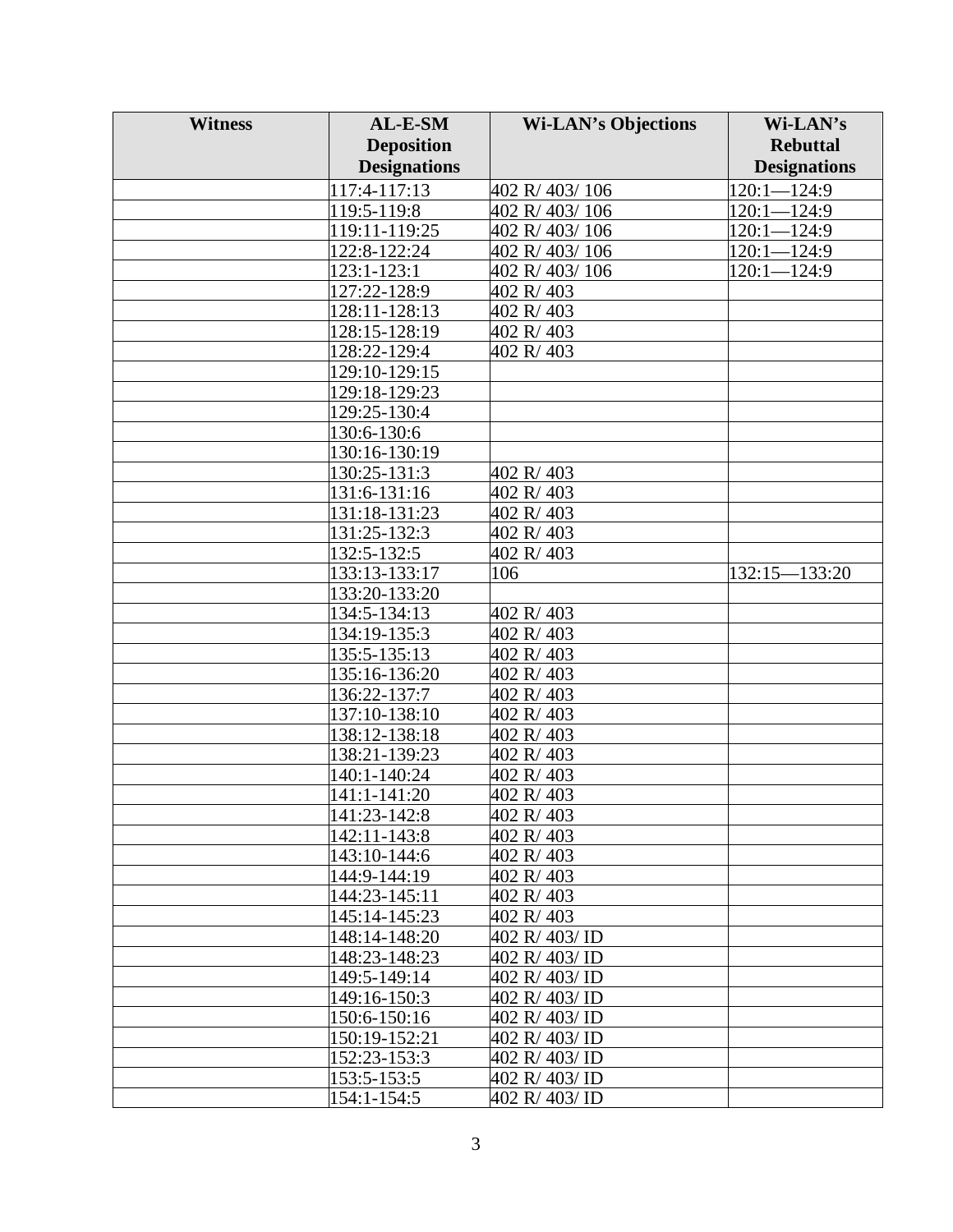| <b>Witness</b> | AL-E-SM             | <b>Wi-LAN's Objections</b> | Wi-LAN's            |
|----------------|---------------------|----------------------------|---------------------|
|                | <b>Deposition</b>   |                            | <b>Rebuttal</b>     |
|                | <b>Designations</b> |                            | <b>Designations</b> |
|                | 154:8-154:24        | 402 R/ 403/ ID             |                     |
|                | $155:1 - 155:1$     | 402 R/403/ID               |                     |
|                | 155:3-156:11        | 402 R/403/ID               |                     |
|                | 156:20-157:16       | 402 R/403/ID               |                     |
|                | 157:19-157:20       | 402 R/403/ID               |                     |
|                | 157:23-157:23       | 402 R/403/ID               |                     |
|                | 157:25-158:11       | 402 R/403/ID               |                     |
|                | 158:13-158:16       | 402 R/403/ID               |                     |
|                | 158:19-158:23       | 402 R/403/ID               |                     |
|                | 159:1-159:1         | 402 R/ 403/ ID             |                     |
|                | 161:14-161:17       | 402 R/403                  |                     |
|                | 161:19-161:25       | 402 R/403                  |                     |
|                | 162:13-163:3        | 402 R/403                  |                     |
|                | 163:5-164:5         | 402 R/403                  |                     |
|                | 164:8-164:9         | 402 R/403                  |                     |
|                | 167:19-168:2        | 106                        | 167:19—168:11       |
|                | 168:24-169:16       | 402 R/403                  |                     |
|                | 169:19-169:20       | 402 R/403                  |                     |
|                | 169:23-169:23       | 402 R/403                  |                     |
|                | 170:2-170:6         | 402 R/403                  |                     |
|                | 170:9-170:14        | 402 R/403                  |                     |
|                | 170:17-170:20       | 402 R/403                  |                     |
|                | 174:9-174:11        | 402 R/403                  |                     |
|                | 174:14-175:2        | 402 R/403                  |                     |
|                | 175:4-175:4         | 402 R/403                  |                     |
|                | 175:13-175:15       | 402 R/403                  |                     |
|                | 175:18-175:19       | 402 R/403                  |                     |
|                | 190:20-191:5        | 402 R/403/BS               |                     |
|                | 191:6-191:7         | 402 R/403/BS               |                     |
|                | 195:5-195:7         | 402 R/403/BS               |                     |
|                | 195:9-195:19        | 402 R/403/BS               |                     |
|                | 195:21-195:23       | 402 R/403/BS               |                     |
|                | 195:25-196:2        | 402 R/403/BS               |                     |
|                | 197:19-197:25       | 402 R/403/BS               |                     |
|                | 198:2-198:3         | 402 R/403/BS               |                     |
|                | 198:5-198:11        | 402 R/403/BS               |                     |
|                | 198:14-198:15       | 402 R/403/BS               |                     |
|                | 199:10-199:14       | CS/402 R/403               |                     |
|                | 199:17-199:19       | CS/402 R/403               |                     |
|                | 200:7-200:9         | CS/402 R/403               |                     |
|                | 200:12-200:14       | CS/402 R/403               |                     |
|                | 201:17-201:19       | CS/402 R/403               |                     |
|                | 201:22-201:22       | CS/402 R/403               |                     |
|                | 201:24-202:2        | CS/402 R/403               |                     |
|                | 202:5-202:9         | CS/402 R/403               |                     |
|                |                     |                            |                     |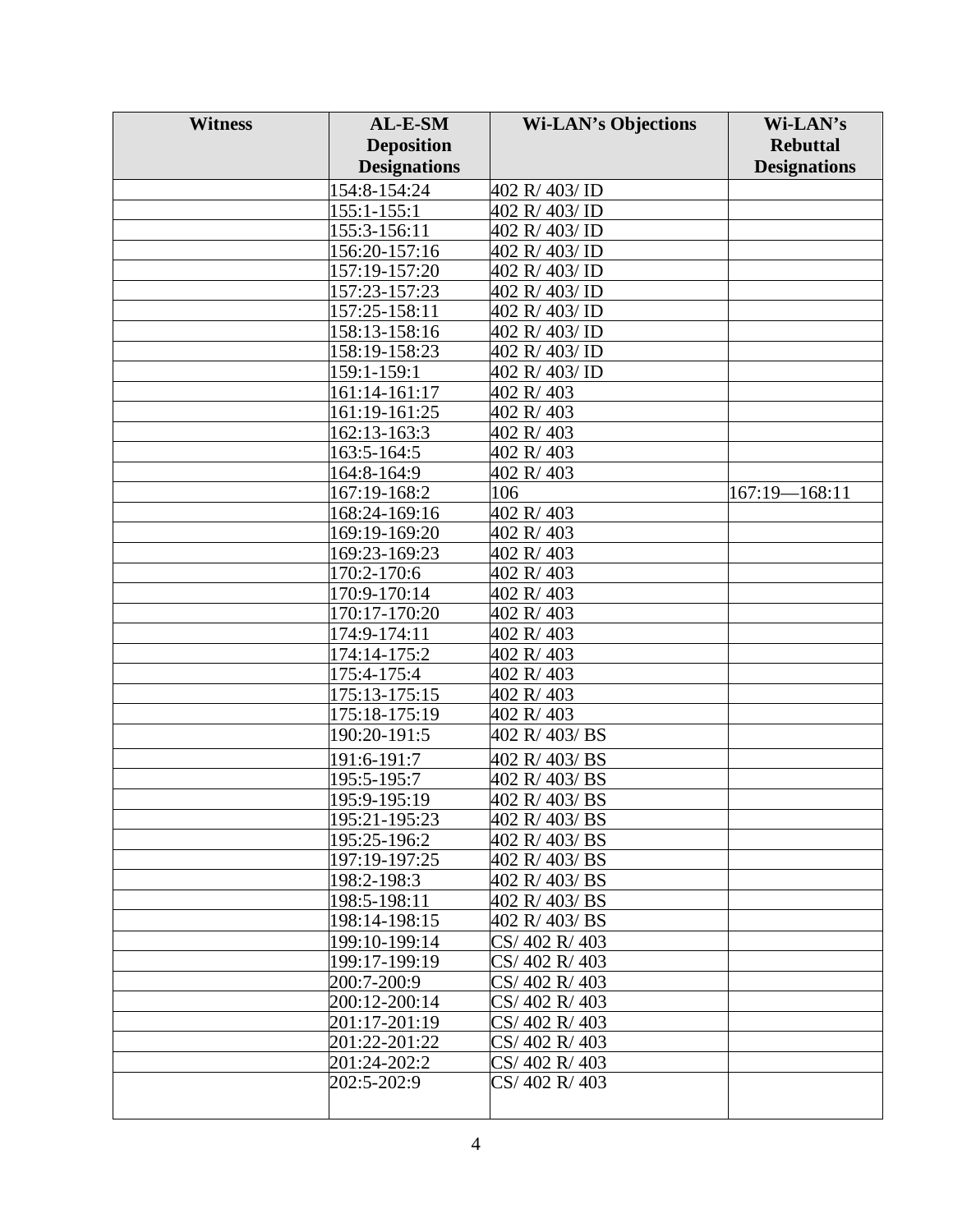| <b>Witness</b> | $AL-E-SM$                    | <b>Wi-LAN's Objections</b>     | Wi-LAN's                   |
|----------------|------------------------------|--------------------------------|----------------------------|
|                | <b>Deposition</b>            |                                | <b>Rebuttal</b>            |
|                | <b>Designations</b>          |                                | <b>Designations</b>        |
|                | 212:22-213:6                 | 402 R/ 403/ BS/ E/ L           | $210:11 - 210:14$          |
|                |                              |                                | (already designated)       |
|                |                              |                                | 236:9-237:8                |
|                | $213:8 - 213:11$             | 402 R/ 403/ BS/ E/ L           | $210:11 - 210:14$          |
|                |                              |                                | (already designated)       |
|                |                              |                                | 236:9-237:8                |
|                | 213:13-213:18                | 402 R/403/BS/E/L               | $210:11 - 14$              |
|                |                              |                                | (already designated)       |
|                |                              |                                | $236:9 - 237:8$            |
|                | 213:21-213:24                | 402 R/ 403/ BS/ E/ L           | $210:11 - 14$              |
|                |                              |                                | (already designated)       |
|                |                              |                                | $236:9 - 237:8$            |
|                |                              |                                |                            |
|                | 214:1-214:5                  | 402 R/403/BS/E/L               | $210:11 - 14$              |
|                |                              |                                | (already designated)       |
|                |                              |                                | 236:9-237:8                |
|                | 214:8-214:13                 | 402 R/ 403/ BS/ E/ L           | $210:11 - 14$              |
|                |                              |                                | (already designated)       |
|                |                              |                                | 236:9-237:8                |
|                | 214:24-215:1                 | 402 R/ 403/ BS/ E/ L           | $210:11 - 14$              |
|                |                              |                                | (already designated)       |
|                |                              |                                | $236:9 - 237:8$            |
|                |                              |                                |                            |
|                | 215:3-215:7                  | 402 R/ 403/ BS/ E/ L           | $210:11 - 14$              |
|                |                              |                                | (already designated)       |
|                |                              |                                | 236:9-237:8                |
|                | 215:9-215:9                  | 402 R/ 403/ BS/ E/ L           | $210:1\overline{1-14}$     |
|                |                              |                                | (already designated)       |
|                |                              |                                | 236:9-237:8                |
|                |                              |                                |                            |
|                | 222:4-222:7<br>222:9-222:18  | 402 R/403/BS<br>402 R/ 403/ BS |                            |
|                | 224:24-225:2                 | 402 R/403/BS                   | $236:9 - 237:8$            |
|                |                              |                                |                            |
|                | 225:4-225:9                  | 402 R/403/BS                   | 236:9—237:8                |
|                | 225:11-225:15                | 402 R/403/BS                   | 236:9—237:8                |
|                | 225:18-225:22                | 402 R/403/BS<br>402 R/403/BS   | 236:9-237:8<br>236:9-237:8 |
|                | 225:24-226:3<br>226:5-226:20 | 402 R/403/BS                   | 236:9—237:8                |
|                | 226:23-226:25                | 402 R/403/BS                   | 236:9—237:8                |
|                | 230:14-230:17                | 402 R/403/BS                   |                            |
|                | 230:19-230:19                | 402 R/403/BS                   |                            |
|                |                              |                                |                            |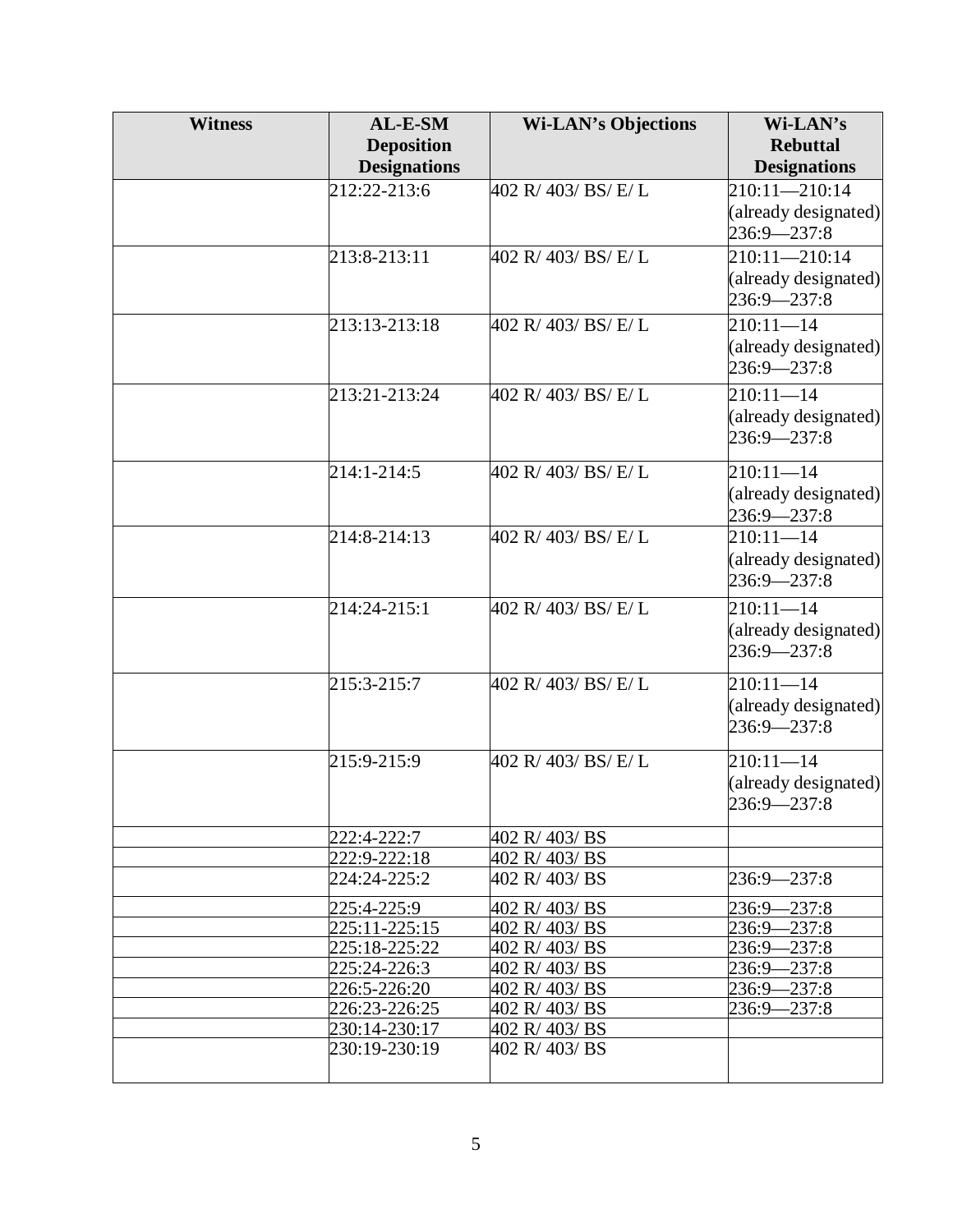| <b>Witness</b>         | AL-E-SM             | <b>Wi-LAN's Objections</b> | Wi-LAN's            |
|------------------------|---------------------|----------------------------|---------------------|
|                        | <b>Deposition</b>   |                            | <b>Rebuttal</b>     |
|                        | <b>Designations</b> |                            | <b>Designations</b> |
|                        |                     |                            |                     |
|                        |                     |                            |                     |
| <b>Christian Dubuc</b> | 10:20-11:5          |                            |                     |
| 8/22/2012              | 20:6-20:12          |                            |                     |
|                        | 20:20-21:3          |                            |                     |
|                        | 21:9-21:23          |                            |                     |
|                        | 21:25-23:3          |                            |                     |
|                        | 33:1-33:4           | 402 R/403                  |                     |
|                        | 48:6-48:11          | 402 R/403                  |                     |
|                        | 49:5-49:12          | 402 R/403                  |                     |
|                        | 49:14-49:14         | 402 R/403                  |                     |
|                        | 51:6-51:18          | 402 R/403                  |                     |
|                        | 73:6-73:8           | 402 R/403                  |                     |
|                        | 73:10-73:11         | 402 R/403                  |                     |
|                        | 78:11-78:13         | 402 R/403                  |                     |
|                        | 78:15-78:18         | 402 R/403                  |                     |
|                        | 80:4-80:9           | 402 R/403/E                |                     |
|                        | 80:15-80:22         | 402 R/403/E                |                     |
|                        | 85:14-85:16         | 402 R/403/E/L              |                     |
|                        | 85:18-85:22         | 402 R/ 403/ E/ L           |                     |
|                        | 92:6-92:8           | CS/H/402 R/403/BS/E/L      |                     |
|                        |                     |                            |                     |
|                        |                     |                            |                     |
|                        | 92:11-92:11         | CS/H/402 R/403/BS/E/L      |                     |
|                        | 92:15-92:18         | 402 R/ 403/ E/ L           |                     |
|                        | 92:20-93:2          | 402 R/ 403/ E/ L           |                     |
|                        | 93:3-93:7           | 402 R/ 403/ BS/ E/ L       |                     |
|                        | 93:9-93:11          | 402 R/ 403/ BS/ E/ L       |                     |
|                        | 94:6-94:12          | 402 R/403/E/L              |                     |
|                        | 94:15-94:25         | 402 R/ 403/ E/ L           |                     |
|                        | 95:11-95:13         | CS/402 R/403/BS/E/L        |                     |
|                        | 95:15-96:4          | CS/ 402 R/ 403/ BS/ E/ L   |                     |
|                        | 96:7-96:23          | CS/ 402 R/ 403/ BS/ E/ L   |                     |
|                        | 97:9-98:17          | CS/402 R/403/BS/E/L        |                     |
|                        | 98:20-99:1          | CS/ 402 R/ 403/ BS/ E/ L   |                     |
|                        | 105:9-105:10        | 402 R/403                  |                     |
|                        | 105:12-105:22       | 402 R/403                  |                     |
|                        | 107:3-107:8         | 402 R/403                  |                     |
|                        | 107:22-107:24       | 402 R/403                  |                     |
|                        | 108:1-108:12        | 402 R/403                  |                     |
|                        | 108:14-108:16       | CS/402 R/403/BS            |                     |
|                        | 108:19-108:25       | CS/402 R/403/BS            |                     |
|                        | 109:3-109:4         | 402 R/403                  |                     |
|                        | 109:7-109:11        | 402 R/403                  |                     |
|                        | 117:19-119:2        | 402 R/403/BS               |                     |
|                        |                     |                            |                     |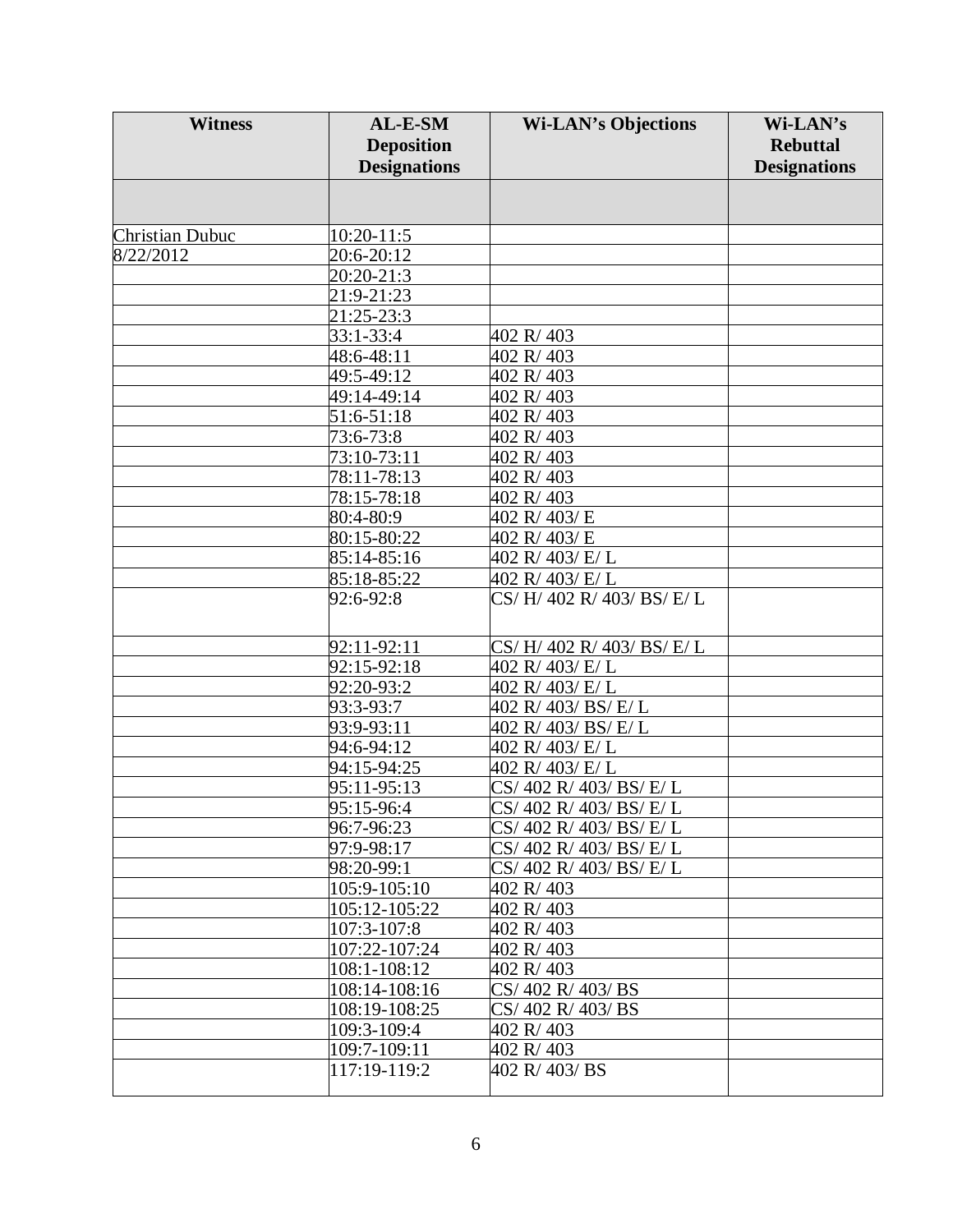| <b>Deposition</b><br><b>Rebuttal</b><br><b>Designations</b><br><b>Designations</b><br>119:5-119:8<br>402 R/403/BS<br>119:10-119:12<br>402 R/403/BS<br>119:14-119:20<br>402 R/403/BS<br>120:14-120:16<br>402 R/403<br>402 R/403<br>120:18-120:18<br>120:20-120:22<br>402 R/403/BS |
|----------------------------------------------------------------------------------------------------------------------------------------------------------------------------------------------------------------------------------------------------------------------------------|
|                                                                                                                                                                                                                                                                                  |
|                                                                                                                                                                                                                                                                                  |
|                                                                                                                                                                                                                                                                                  |
|                                                                                                                                                                                                                                                                                  |
|                                                                                                                                                                                                                                                                                  |
|                                                                                                                                                                                                                                                                                  |
|                                                                                                                                                                                                                                                                                  |
|                                                                                                                                                                                                                                                                                  |
|                                                                                                                                                                                                                                                                                  |
|                                                                                                                                                                                                                                                                                  |
| 120:25-121:4<br>402 R/403/BS                                                                                                                                                                                                                                                     |
| 124:3-124:9<br>402 R/403/BS                                                                                                                                                                                                                                                      |
| 402 R/403<br>128:14-128:18                                                                                                                                                                                                                                                       |
| 128:20-128:23<br>402 R/403                                                                                                                                                                                                                                                       |
| 130:25-131:8<br>402 R/403                                                                                                                                                                                                                                                        |
| 131:10-131:15<br>402 R/403                                                                                                                                                                                                                                                       |
| 402 R/ 403/ E/ L/ ML<br>161:5-161:7                                                                                                                                                                                                                                              |
| 161:9-161:9<br>402 R/ 403/ E/ L/ ML                                                                                                                                                                                                                                              |
| 163:18-163:22<br>402 R/403/ML                                                                                                                                                                                                                                                    |
| 163:24-163:24<br>402 R/403/ML                                                                                                                                                                                                                                                    |
| 165:4-165:18<br>402 R/403/E/L                                                                                                                                                                                                                                                    |
| 165:20-166:18<br>402 R/403/E/L                                                                                                                                                                                                                                                   |
| 167:25-168:4<br>402 R/403                                                                                                                                                                                                                                                        |
| 168:10-168:15<br>402 R/403                                                                                                                                                                                                                                                       |
| 168:17-168:17<br>402 R/403                                                                                                                                                                                                                                                       |
| 168:19-168:21<br>402 R/403                                                                                                                                                                                                                                                       |
| 170:1-170:3<br>402 R/403/P                                                                                                                                                                                                                                                       |
| 170:9-170:11<br>402 R/403/P                                                                                                                                                                                                                                                      |
| 176:8-176:16<br>402 R/403/BS                                                                                                                                                                                                                                                     |
| 176:18-176:18<br>402 R/403/BS                                                                                                                                                                                                                                                    |
| 176:24-177:1<br>402 R/403                                                                                                                                                                                                                                                        |
| 177:11-177:13<br>402 R/403/ML                                                                                                                                                                                                                                                    |
| 177:15-177:22<br>402 R/403/ML                                                                                                                                                                                                                                                    |
| 178:3-178:9<br>402 R/403                                                                                                                                                                                                                                                         |
| 178:11-178:17<br>402 R/403                                                                                                                                                                                                                                                       |
| 178:18-178:21<br>402 R/403                                                                                                                                                                                                                                                       |
| 179:2-179:8<br>402 R/403                                                                                                                                                                                                                                                         |
| 179:10-179:15<br>402 R/403                                                                                                                                                                                                                                                       |
| 180:5-180:22<br>402 R/403/BS                                                                                                                                                                                                                                                     |
| 181:3-181:4<br>402 R/403/BS                                                                                                                                                                                                                                                      |
| 182:5-182:21<br>402 R/403                                                                                                                                                                                                                                                        |
| 182:23-182:23<br>402 R/403                                                                                                                                                                                                                                                       |
| 183:8-183:12<br>402 R/403                                                                                                                                                                                                                                                        |
| 183:24-184:24<br>402 R/403                                                                                                                                                                                                                                                       |
| 185:1-185:5<br>402 R/403                                                                                                                                                                                                                                                         |
| 185:9-185:11<br>402 R/403                                                                                                                                                                                                                                                        |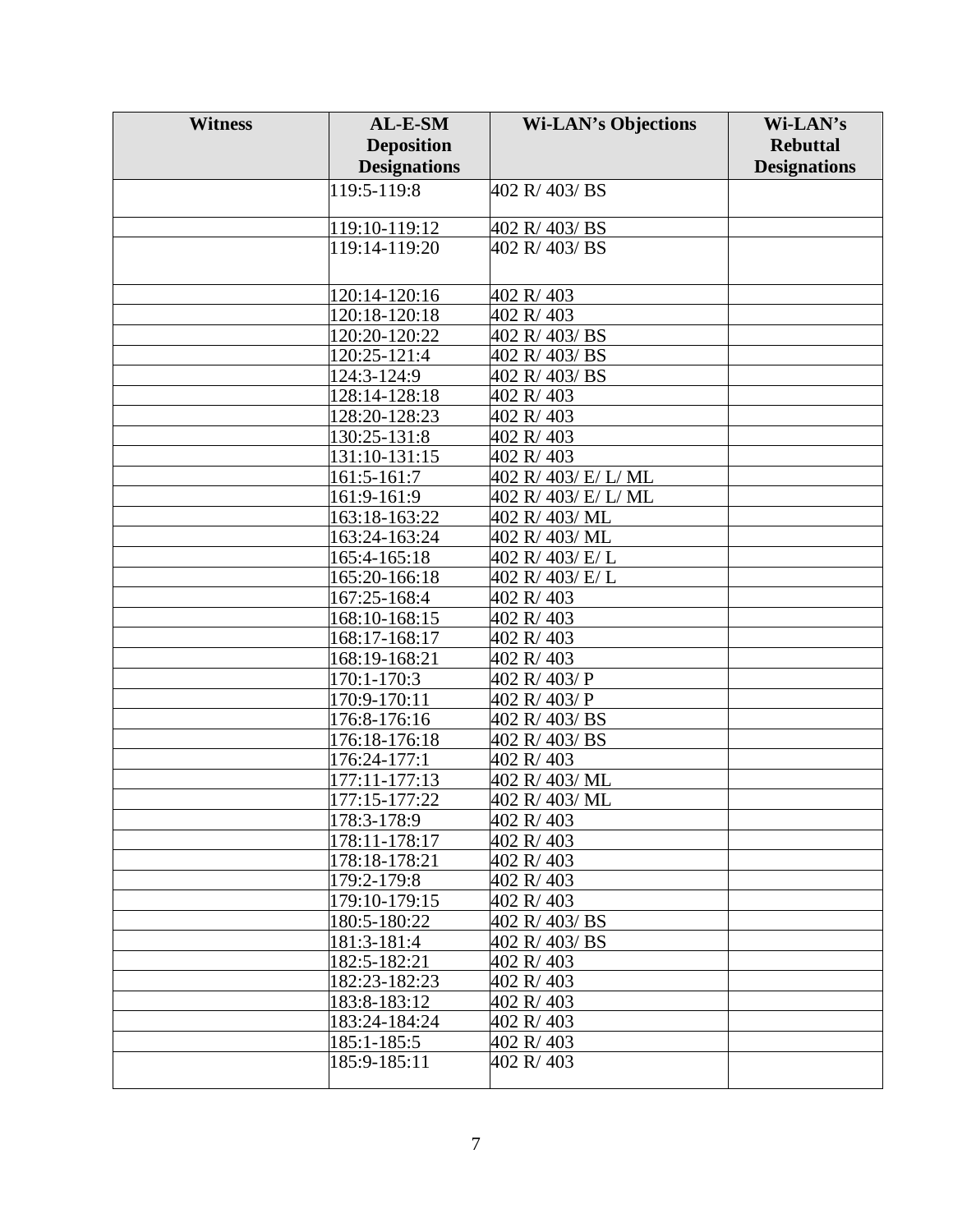| <b>Witness</b> | AL-E-SM             | <b>Wi-LAN's Objections</b> | Wi-LAN's            |
|----------------|---------------------|----------------------------|---------------------|
|                | <b>Deposition</b>   |                            | <b>Rebuttal</b>     |
|                | <b>Designations</b> |                            | <b>Designations</b> |
|                | 185:20-185:22       | 402 R/403/ML               |                     |
|                |                     |                            |                     |
|                | 185:24-185:24       | 402 R/403/ML               |                     |
|                | 188:10-188:11       | 402 R/403                  |                     |
|                | 188:13-188:19       | 402 R/403                  |                     |
|                |                     |                            |                     |
|                | 191:1-191:7         | 402 R/ 403/ ML             |                     |
|                | 191:13-191:16       | 402 R/403/ML               |                     |
|                | 191:18-191:22       | 402 R/403/ML               |                     |
|                | 191:25-192:2        | 402 R/403/ML               |                     |
|                | 192:4-192:6         | 402 R/403/ML               |                     |
|                | 193:13-193:16       | 402 R/403/ML               |                     |
|                | 193:18-194:14       | 402 R/403/ML               |                     |
|                | 195:3-195:7         | 402 R/403                  |                     |
|                | 195:14-195:16       | 402 R/403                  |                     |
|                | 195:18-196:4        | 402 R/403                  |                     |
|                | 196:8-196:9         | 402 R/403                  |                     |
|                | 197:18-197:24       | CS/402 R/403               |                     |
|                | 198:1-198:5         | CS/402 R/403               |                     |
|                | 201:9-201:13        | 402 R/403                  |                     |
|                | 201:19-201:24       | 402 R/403                  |                     |
|                | 202:13-202:14       | 402 R/ 403/ BS/ E/ L       |                     |
|                | $202:17 - 202:18$   | 402 R/ 403/ BS/ E/ L       |                     |
|                | 204:17-204:22       | 402 R/ 403/ BS/ E/ L       |                     |
|                | 205:3-205:10        | 402 R/ 403/ BS/ E/ L       |                     |
|                | 209:4-209:7         |                            |                     |
|                | 209:10-209:16       |                            |                     |
|                | 210:3-210:9         |                            |                     |
|                | 210:12-210:17       |                            |                     |
|                | 210:21-211:6        |                            |                     |
|                | 213:4-213:7         |                            |                     |
|                | 213:10-213:11       |                            |                     |
|                | 213:13-213:18       |                            |                     |
|                | 213:21-213:25       |                            |                     |
|                | 214:4-214:8         | 402 R/ 403/ BS/ ML         |                     |
|                | 214:12-214:23       | 402 R/ 403/ BS/ ML         |                     |
|                | 215:1-215:1         | 402 R/ 403/ BS/ ML         |                     |
|                | 221:12-221:13       | 402 R/403/BS               |                     |
|                | 221:15-221:15       | 402 R/403/BS               |                     |
|                | 225:4-225:23        |                            |                     |
|                | 226:1-226:2         |                            |                     |
|                | 227:14-228:10       |                            |                     |
|                | 228:12-229:17       |                            |                     |
|                | 229:19-230:25       | 402 R/403                  |                     |
|                |                     |                            |                     |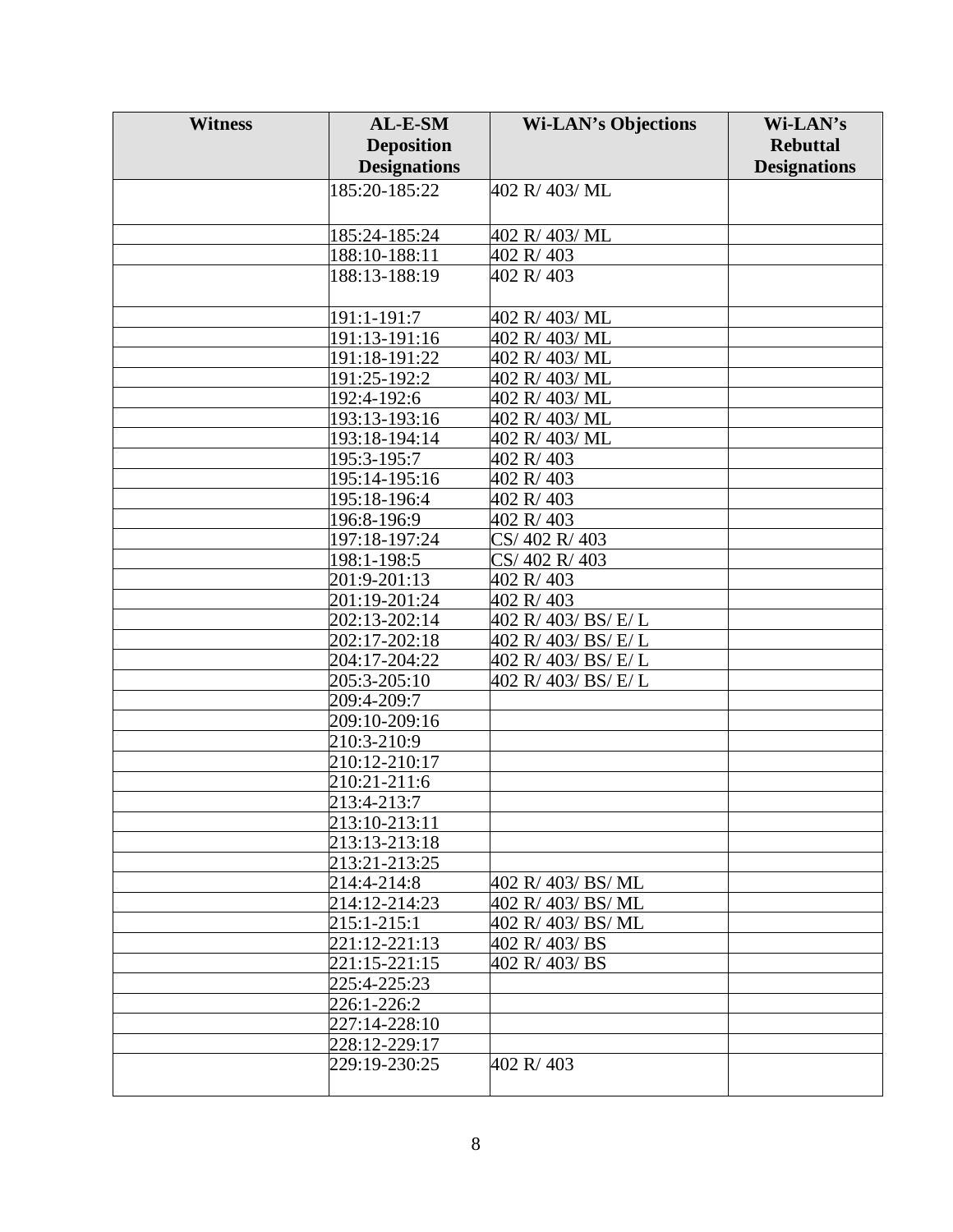| <b>Witness</b> | AL-E-SM             | <b>Wi-LAN's Objections</b> | Wi-LAN's            |
|----------------|---------------------|----------------------------|---------------------|
|                | <b>Deposition</b>   |                            | <b>Rebuttal</b>     |
|                | <b>Designations</b> |                            | <b>Designations</b> |
|                | 231:13-232:15       | 402 R/403/BS               |                     |
|                |                     |                            |                     |
|                | 232:18-232:19       | 402 R/403/BS               |                     |
|                | 233:8-233:13        | 402 R/403/BS               |                     |
|                | 233:15-234:7        | 402 R/403/BS               |                     |
|                | 235:14-235:20       | 402 R/403                  |                     |
|                | 235:22-236:5        | 402 R/403                  |                     |
|                | 236:17-236:19       | 402 R/403/BS               |                     |
|                | 236:22-236:23       | 402 R/403/BS               |                     |
|                | 237:8-237:9         | 402 R/403/BS               |                     |
|                | 237:12-237:18       | 402 R/403/BS               |                     |
|                | 237:20-237:20       | 402 R/403/BS               |                     |
|                | 239:7-239:10        | CS/402 R/403/BS            |                     |
|                | 239:13-239:20       | CS/402 R/403/BS            |                     |
|                | 254:6-254:10        | 402 R/403/BS               |                     |
|                | 254:12-254:15       | 402 R/403/BS               |                     |
|                | 261:12-261:17       |                            |                     |
|                | 261:20-261:25       |                            |                     |
|                | 262:2-262:3         |                            |                     |
|                | 262:5-262:8         |                            |                     |
|                | 262:23-263:1        |                            |                     |
|                | 263:3-263:11        | 402 R/403/BS               |                     |
|                | 263:14-263:18       | 402 R/403/BS               |                     |
|                | 263:21-264:2        | 402 R/403/BS               |                     |
|                | 264:5-264:9         | 402 R/403/BS               |                     |
|                | 264:11-264:14       | 402 R/403/BS               |                     |
|                | 264:16-265:4        | 402 R/403/BS               |                     |
|                | 265:7-265:19        | 402 R/403/BS               |                     |
|                | 265:21-265:24       | 402 R/403/BS               |                     |
|                | 266:2-266:2         | 402 R/403/BS               |                     |
|                | 311:5-311:10        | 402 R/403/BS               |                     |
|                | 311:15-311:22       | 402 R/403/BS               |                     |
|                | 327:12-327:14       | 402 R/403/BS               |                     |
|                | 327:16-327:17       |                            |                     |
|                | 343:19-344:2        |                            |                     |
|                | 344:7-344:10        | 402 R/403/ML               |                     |
|                | 344:17-344:20       | 402 R/ 403/ ML             |                     |
|                | 345:9-345:20        | CS/402 R/403/ML            |                     |
|                | 346:17-346:19       | CS/402 R/403/ML            |                     |
|                | 346:21-347:13       | 402 R/403                  |                     |
|                | 348:20-348:23       | 402 R/403                  |                     |
|                | 348:25-349:6        | 402 R/ 403/ ML             |                     |
|                | 351:4-351:13        | 402 R/403/ML               |                     |
|                | 351:15-351:20       | 402 R/ 403/ ML             |                     |
|                | 351:22-351:23       | 402 R/403/ML               |                     |
|                |                     |                            |                     |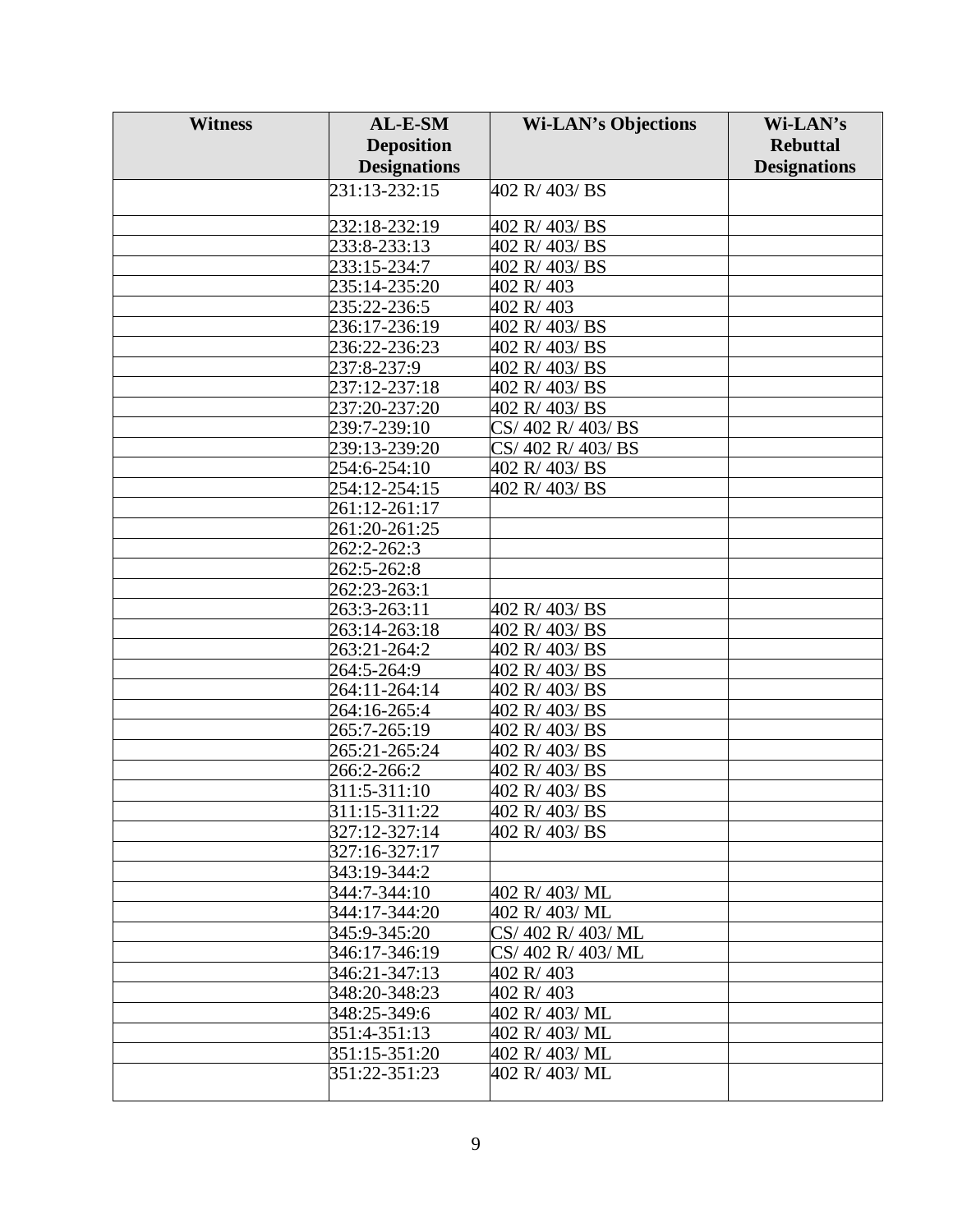| <b>Witness</b> | AL-E-SM             | <b>Wi-LAN's Objections</b> | Wi-LAN's            |
|----------------|---------------------|----------------------------|---------------------|
|                | <b>Deposition</b>   |                            | <b>Rebuttal</b>     |
|                | <b>Designations</b> |                            | <b>Designations</b> |
|                | $351:25 - 353:2$    | 402 R/403/BS               |                     |
|                |                     |                            |                     |
| Martin Lysejko | 11:24-12:1          |                            |                     |
| 6/28/2012      | 12:2-12:4           |                            |                     |
|                | 12:5-12:8           |                            |                     |
|                | 12:9-12:12          |                            |                     |
|                | 12:13-12:15         |                            |                     |
|                | 12:16-12:19         |                            |                     |
|                | 13:13-14:10         |                            |                     |
|                |                     |                            |                     |
|                | 23:5-23:20          | 402 R/403                  |                     |
|                | 25:12-25:15         | 402 R/403                  |                     |
|                | 35:3-35:5           | 402 R/403                  |                     |
|                | 35:7-35:8           | 402 R/403                  |                     |
|                | 35:10-35:10         | 402 R/403                  |                     |
|                | 35:14-35:16         | 402 R/403                  |                     |
|                | 35:18-35:18         | 402 R/403                  |                     |
|                | 35:20-36:2          | 402 R/403                  |                     |
|                | 36:11-37:19         | 402 R/403                  |                     |
|                | 39:1-41:2           | 402 R/403                  |                     |
|                | 41:4-41:4           | 402 R/403/E                |                     |
|                | 41:9-41:9           | 402 R/403/E                |                     |
|                | 44:1-44:5           | 402 R/403                  |                     |
|                | 44:17-44:19         | 402 R/403                  |                     |
|                | 44:23-45:2          | 402 R/403                  |                     |
|                | 45:11-45:25         | 402 R/403                  |                     |
|                | 46:7-46:11          | 402 R/403                  |                     |
|                | 46:19-46:22         | 402 R/403                  |                     |
|                | 46:24-47:2          | 402 R/403                  |                     |
|                | 47:19-47:23         | 402 R/403                  |                     |
|                | 48:5-48:5           | 402 R/403                  |                     |
|                | 48:7-48:14          | 402 R/403                  |                     |
|                | 48:20-49:1          | 402 R/403                  |                     |
|                | 49:3-49:14          | 402 R/403                  |                     |
|                | 49:25-50:2          | 402 R/403                  |                     |
|                | 58:18-59:4          | 402 R/403                  |                     |
|                | 59:10-59:14         | 402 R/403                  |                     |
|                | 60:14-60:25         | 402 R/403                  |                     |
|                | 61:4-61:7           | 402 R/403                  |                     |
|                | 74:14-74:23         | 402 R/403                  |                     |
|                | 75:21-76:9          | 402 R/403                  |                     |
|                | 77:15-78:1          | CS/H/402 R/403/E/L         |                     |
|                | 78:13-79:22         | CS/H/402 R/403/E/L         |                     |
|                | 80:1-80:24          | CS/H/402 R/403/E/L         |                     |
|                |                     |                            |                     |
|                |                     |                            |                     |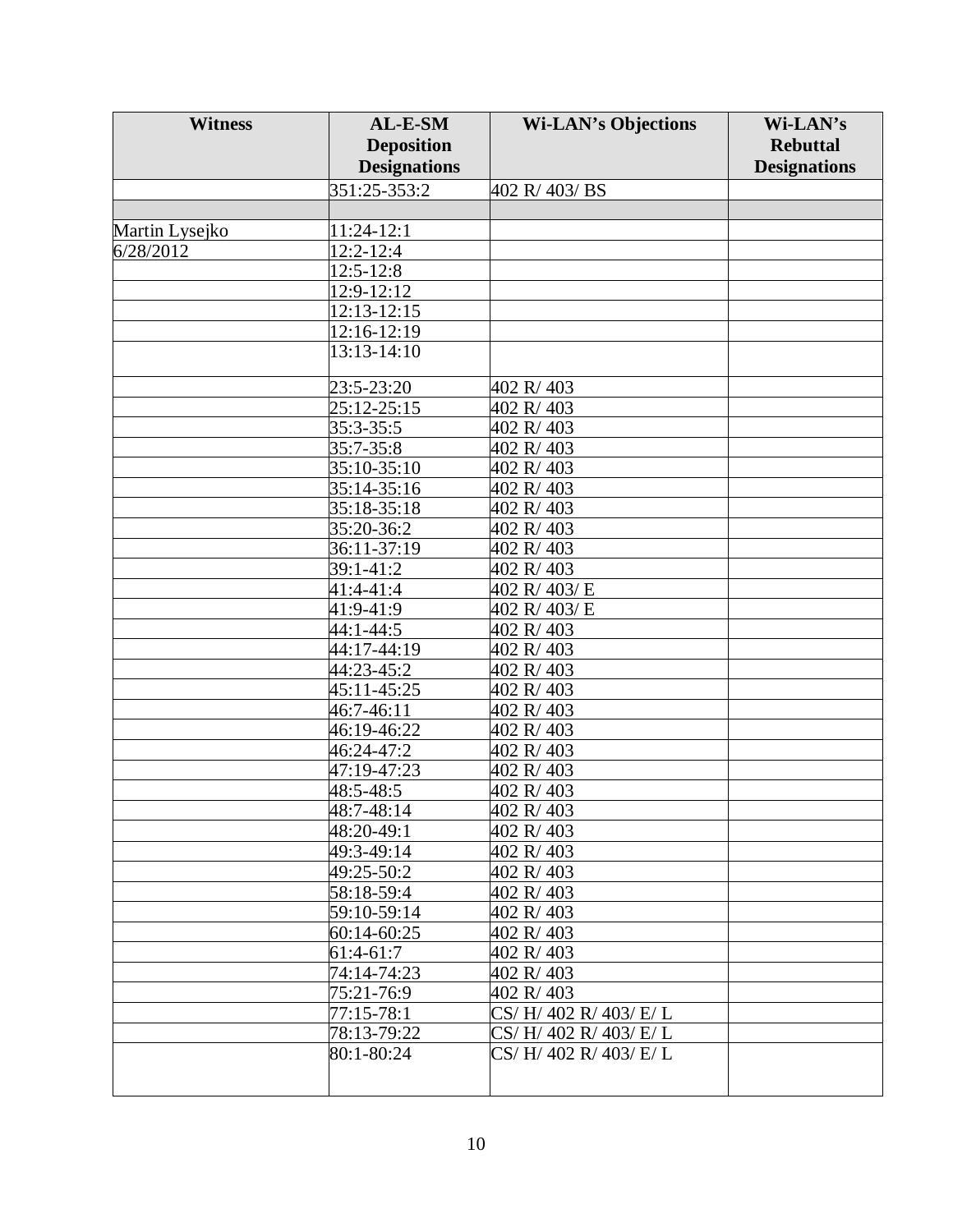| <b>Witness</b> | AL-E-SM                    | <b>Wi-LAN's Objections</b> | Wi-LAN's            |
|----------------|----------------------------|----------------------------|---------------------|
|                | <b>Deposition</b>          |                            | <b>Rebuttal</b>     |
|                | <b>Designations</b>        |                            | <b>Designations</b> |
|                | 82:4-86:8                  | CS/H/402 R/403/E/L         |                     |
|                |                            |                            |                     |
|                |                            |                            |                     |
|                | 98:8-99:7                  | CS/H/402 R/403/E/L         |                     |
|                | 99:11-99:11                | CS/H/402 R/403/E/L         |                     |
|                | 99:13-99:18                | CS/H/402 R/403/E/L         |                     |
|                | 100:22-100:25              | CS/H/402 R/403/E/L         |                     |
|                | 101:3-101:4                | CS/H/402 R/403/E/L         |                     |
|                | 105:3-105:4                | CS/402 R/403/L             |                     |
|                | 105:9-105:11               | CS/402 R/403/L             |                     |
|                | 106:23-107:16              | CS/402 R/403/L             |                     |
|                | 108:9-108:11               | CS/402 R/403/L             |                     |
|                | $\overline{108:}13-108:23$ | CS/402 R/403/L             |                     |
|                | 112:11-112:17              | 402 R/403/L                |                     |
|                | 113:14-113:23              | 402 R/403/L                |                     |
|                | 113:25-114:8               | 402 R/403/L                |                     |
|                | 114:10-114:16              | 402 R/403/L                |                     |
|                | 114:18-114:18              | 402 R/403/L                |                     |
|                | 115:5-115:13               | CS/402 R/403/L             |                     |
|                | 115:19-116:6               | 402 R/403/L                |                     |
|                | 116:24-117:2               | 402 R/403                  |                     |
|                | 117:15-117:17              | 402 R/403                  |                     |
|                | 117:19-117:21              | 402 R/403                  |                     |
|                | 119:7-119:21               | 402 R/ 403/ E/ L           |                     |
|                | 120:13-120:21              | 402 R/ 403/ E/ L           |                     |
|                | 120:22-120:24              | 402 R/ 403/ E/ L           |                     |
|                | 123:18-123:20              | 402 R/403/E/L              |                     |
|                | 127:2-127:6                | 402 R/ 403/ E/ L           |                     |
|                | 127:9-127:12               | 402 R/403/E/L              |                     |
|                | 128:20-130:2               | 402 R/403/E/L              |                     |
|                | 130:22-131:12              | 402 R/ 403/ E/ L           |                     |
|                | 133:21-133:22              | 402 R/ 403/ E/ L           |                     |
|                | 133:24-134:9               | 402 R/ 403/ E/ L           |                     |
|                | 134:12-134:15              | 402 R/ 403/ E/ L           |                     |
|                | 134:17-134:19              | 402 R/ 403/ E/ L           |                     |
|                | 134:21-134:22              | 402 R/ 403/ E/ L           |                     |
|                | 134:24-135:1               | 402 R/ 403/ E/ L           |                     |
|                | 135:4-135:5                | 402 R/403/ID               |                     |
|                | 145:9-145:23               | 402 R/403/ID               |                     |
|                | 145:25-145:25              | 402 R/403/ID               |                     |
|                | 146:11-146:13              | 402 R/403/ID               |                     |
|                | 146:16-146:20              | 402 R/ 403/ E/ L           |                     |
|                | 155:17-155:20              | 402 R/ 403/ E/ L           |                     |
|                | 155:23-156:17              | 402 R/403/E/L              |                     |
|                | 156:19-156:19              | 402 R/ 403/ E/ L           |                     |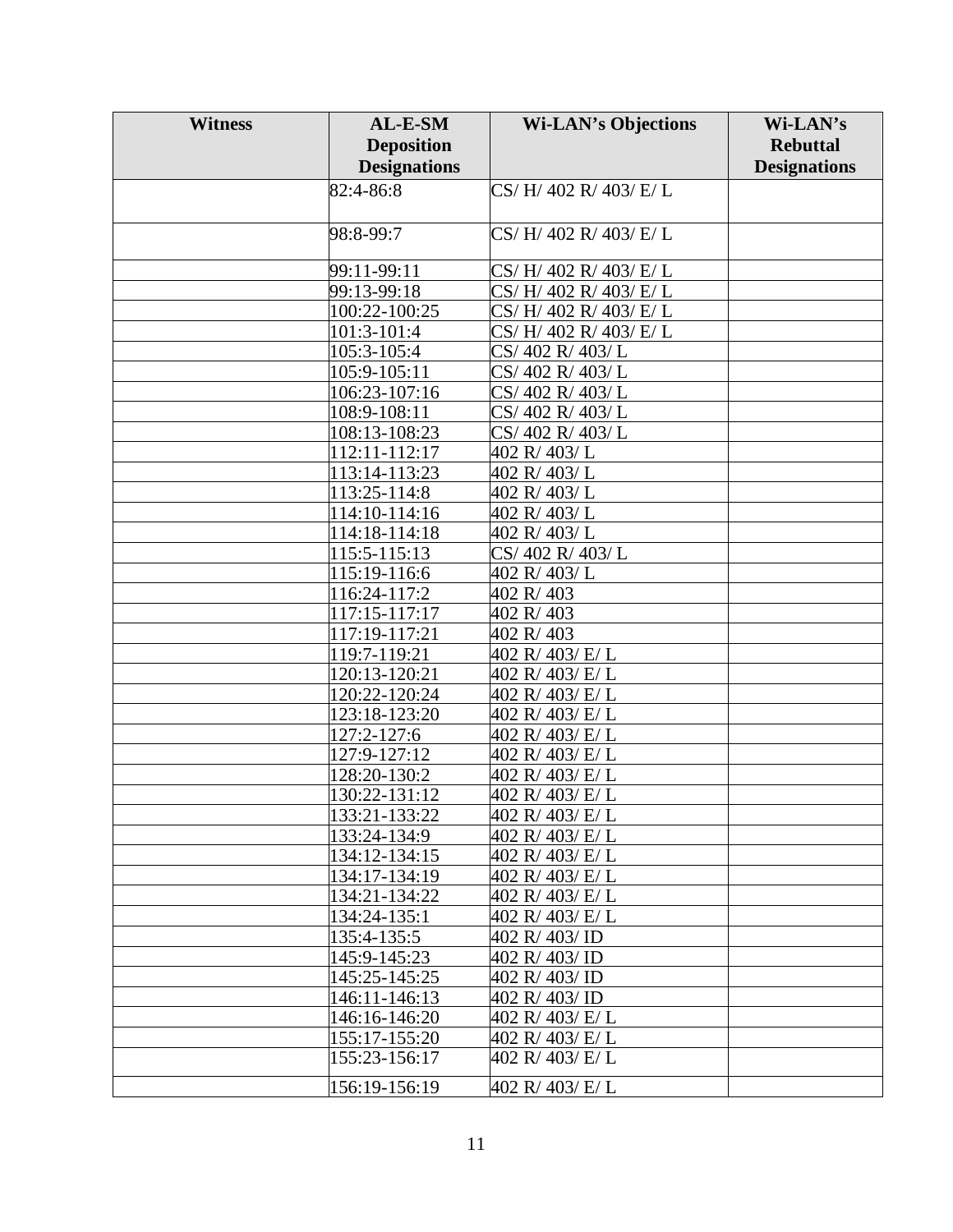| <b>Witness</b> | AL-E-SM             | <b>Wi-LAN's Objections</b> | Wi-LAN's            |
|----------------|---------------------|----------------------------|---------------------|
|                | <b>Deposition</b>   |                            | <b>Rebuttal</b>     |
|                | <b>Designations</b> |                            | <b>Designations</b> |
|                | 161:25-162:8        | 402 R/ 403/ E/ L           |                     |
|                |                     |                            |                     |
|                |                     |                            |                     |
|                | 162:16-162:25       | 402 R/403/E/L              |                     |
|                |                     |                            |                     |
|                | 163:2-163:2         | 402 R/ 403/ E/ L           |                     |
|                | 163:4-163:5         | 402 R/403/E/L              |                     |
|                | 163:7-163:9         | 402 R/ 403/ E/ L           |                     |
|                | 163:11-163:11       | 402 R/403/E/L              |                     |
|                | 166:11-166:14       | 402 R/ 403/ E/ L           |                     |
|                | 166:17-166:17       | 402 R/403/E/L              |                     |
|                | 166:19-166:19       | 402 R/403/E/L              |                     |
|                | 166:22-166:22       | 402 R/ 403/ E/ L           |                     |
|                | 167:5-167:17        | 402 R/ 403/ E/ L           |                     |
|                | 167:23-167:25       | 402 R/ 403/ E/ L           |                     |
|                | 168:2-169:4         | 402 R/403/E/L              |                     |
|                | 169:6-169:8         | 402 R/403/E                |                     |
|                | 169:25-170:2        |                            |                     |
|                | 172:2-172:4         | 402 R/403/E/L              |                     |
|                | 173:13-173:13       | 402 R/ 403/ E/ L           |                     |
|                | 173:15-174:3        | 402 R/403/E/L              |                     |
|                | 174:25-175:2        | 402 R/403/E/L              |                     |
|                | 175:5-175:9         | 402 R/403/E/L              |                     |
|                | 175:11-175:14       | 402 R/ 403/ E/ L           |                     |
|                | 175:16-175:17       | 402 R/403/E/L              |                     |
|                | 175:20-176:8        | 402 R/403/E/L              |                     |
|                | 186:2-186:4         | 402 R/ 403/ E/ L           |                     |
|                | 186:7-186:9         |                            |                     |
|                | 187:1-187:3         | 402 R/403/E/L              |                     |
|                | 187:19-187:21       | 402 R/ 403/ E/ L           |                     |
|                | 187:24-188:6        | 402 R/ 403/ E/ L           |                     |
|                | 188:23-188:25       | 402 R/ 403/ E/ L           |                     |
|                | 189:2-189:5         | 402 R/ 403/ E/ L           |                     |
|                | 189:7-189:10        | 402 R/403/E/L              |                     |
|                | 189:13-189:15       | 402 R/ 403/ E/ L           |                     |
|                | 189:17-191:5        | 402 R/403/E/L              |                     |
|                | 191:9-191:9         | 402 R/ 403/ E/ L           |                     |
|                | 191:11-191:13       | 402 R/403/E/L              |                     |
|                | 191:16-191:17       | 402 R/ 403/ E/ L           |                     |
|                | 191:19-191:21       | 402 R/403/E/L              |                     |
|                | 191:23-192:1        | 402 R/403/E/L              |                     |
|                | 192:3-192:5         | 402 R/403/E/L              |                     |
|                | 192:7-192:9         | 402 R/ 403/ E/ L           |                     |
|                | 192:15-192:16       | 402 R/403/E/L              |                     |
|                | 192:18-192:19       | 402 R/403/E/L              |                     |
|                |                     |                            |                     |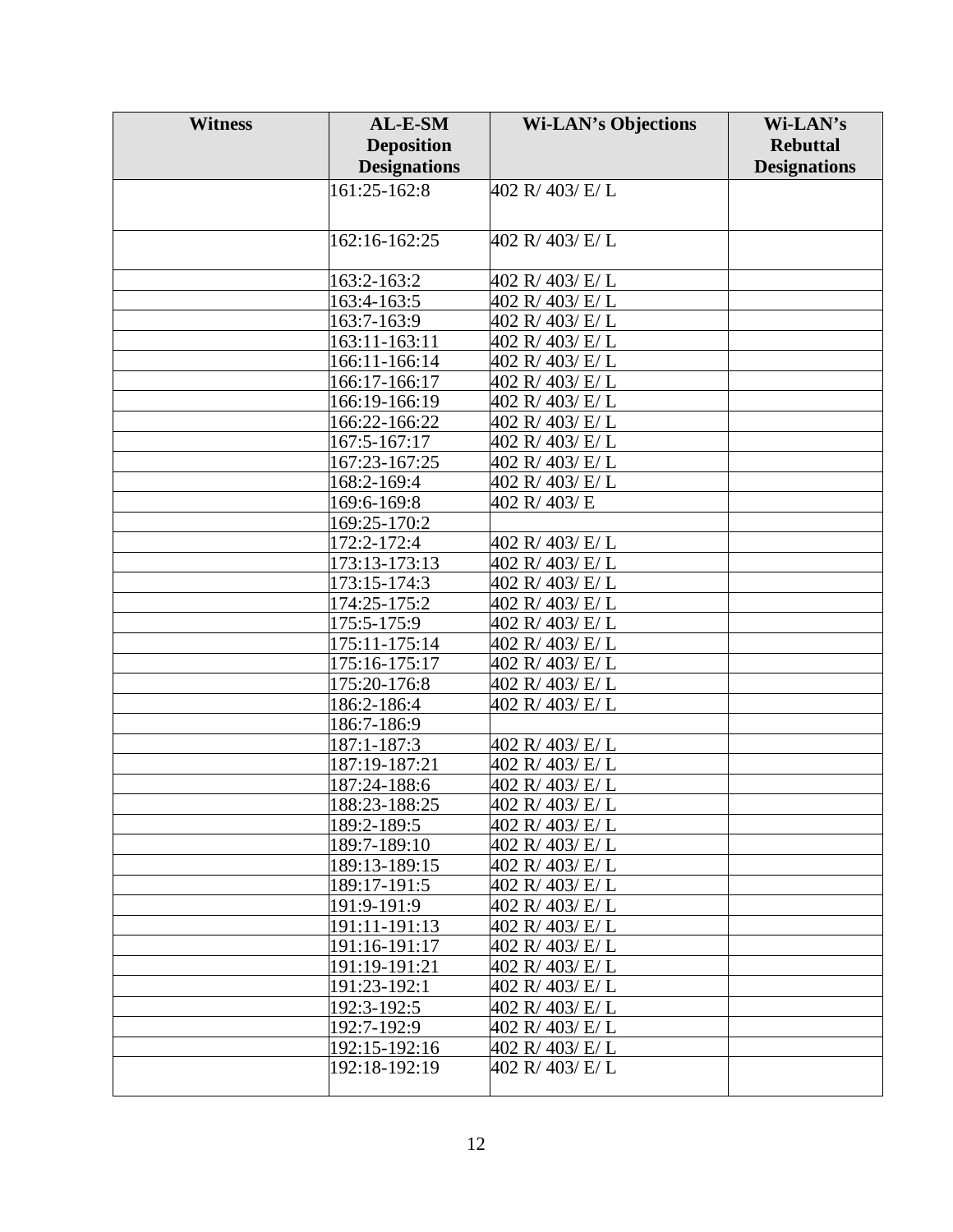| <b>Witness</b> | AL-E-SM             | <b>Wi-LAN's Objections</b> | Wi-LAN's            |
|----------------|---------------------|----------------------------|---------------------|
|                | <b>Deposition</b>   |                            | <b>Rebuttal</b>     |
|                | <b>Designations</b> |                            | <b>Designations</b> |
|                | 192:21-193:3        | 402 R/ 403/ E/ L           |                     |
|                |                     |                            |                     |
|                | 193:17-193:20       | 402 R/ 403/ E/ L           |                     |
|                | 193:22-193:23       | 402 R/403/E/L              |                     |
|                | 193:25-194:21       | 402 R/ 403/ E/ L           |                     |
|                | 194:23-194:23       | 402 R/ 403/ E/ L           |                     |
|                | 194:25-195:13       | 402 R/ 403/ E/ L           |                     |
|                | 195:16-195:16       | 402 R/403                  |                     |
|                | 202:14-202:24       | 402 R/403                  |                     |
|                | 210:25-212:2        | 402 R/403                  |                     |
|                | 212:4-212:4         | 402 R/403                  |                     |
|                | 212:6-212:12        | 402 R/403                  |                     |
|                | 213:7-213:8         | 402 R/403                  |                     |
|                | 213:10-213:11       | 402 R/403                  |                     |
|                | 213:24-214:14       | 402 R/403                  |                     |
|                | 214:16-215:5        | 402 R/403                  |                     |
|                | 215:13-215:20       | 402 R/403                  |                     |
|                | 220:6-220:19        | 402 R/403                  |                     |
|                | 220:21-220:22       | 402 R/403                  | $221:4 - 221:17$ ;  |
|                |                     |                            | 227:17-228:14       |
|                |                     |                            |                     |
|                | 223:21-224:11       | 402 R/403                  | $221:4 - 221:17;$   |
|                |                     |                            | 227:17-228:14       |
|                |                     |                            |                     |
|                | 224:13-224:17       | 402 R/403                  | $221:4 - 221:17;$   |
|                |                     |                            | 227:17-228:14       |
|                | 224:19-224:24       | 402 R/403                  | $221:4 - 221:17;$   |
|                |                     |                            | 227:17-228:14       |
|                | $225:1 - 225:1$     | 402 R/403                  | $221:4 - 221:17;$   |
|                |                     |                            | 227:17-228:14       |
|                | 226:19-226:23       | 402 R/403                  | $221:4 - 221:17;$   |
|                |                     |                            | 227:17-228:14       |
|                | 227:1-227:9         | 402 R/403                  | $221:4 - 221:17;$   |
|                |                     |                            | 227:17-228:14       |
|                | 228:16-228:22       | 402 R/403                  | $221:4 - 221:17;$   |
|                |                     |                            | 227:17-228:14       |
|                |                     |                            |                     |
| Shaun McEwan   | $8:6 - 8:8$         |                            |                     |
| 10/19/2012     | $8:13-8:16$         |                            |                     |
|                | 20:8-20:12          |                            |                     |
|                | 20:17-20:19         | $\mathbf R$                |                     |
|                | 21:13-21:15         | 403/402 R                  |                     |
|                | 21:17-21:17         | 403/402 R                  |                     |
|                | 22:2-22:6           | $\mathsf R$                |                     |
|                |                     |                            |                     |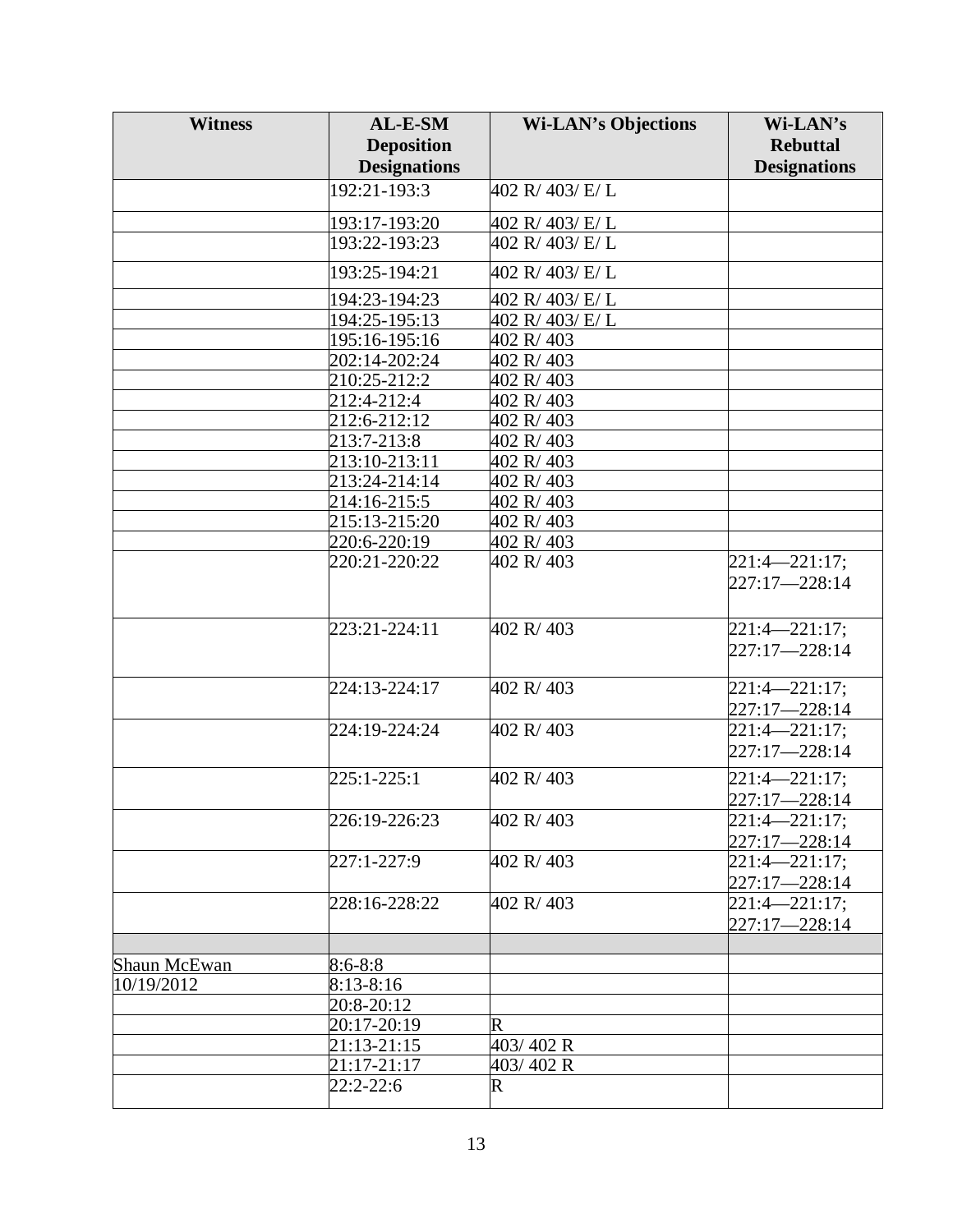| <b>Witness</b> | AL-E-SM             | <b>Wi-LAN's Objections</b> | Wi-LAN's            |
|----------------|---------------------|----------------------------|---------------------|
|                | <b>Deposition</b>   |                            | <b>Rebuttal</b>     |
|                | <b>Designations</b> |                            | <b>Designations</b> |
|                | 25:9-25:11          | 403/402 R                  |                     |
|                | 25:13-25:13         |                            |                     |
|                | 26:8-26:9           | 403/ BS/ F/ CS             |                     |
|                | 26:11-26:11         | 403/ BS/ F/ CS             |                     |
|                | 26:13-26:15         | 403/ BS/ F/ CS             |                     |
|                | 26:17-26:17         | 403/ BS/ F/ CS             |                     |
|                | 33:11-33:15         | 403/ BS/ F/ CS             |                     |
|                | 33:17-33:17         | 403/ BS/ F/ CS             |                     |
|                | 45:2-45:5           | 403/1                      |                     |
|                | 45:7-45:15          |                            |                     |
|                | 45:17-45:19         |                            | 45:20-46:01;        |
|                |                     |                            | 46:03-46:09         |
|                |                     |                            |                     |
|                | 46:11-46:13         |                            |                     |
|                |                     |                            |                     |
|                | 46:15-46:18         |                            |                     |
|                |                     |                            |                     |
|                |                     |                            |                     |
|                | 59:24-60:4          |                            |                     |
|                | 60:7-60:14          |                            |                     |
|                | 78:16-78:20         | 403/1                      | 78:21-79:05         |
|                | 82:14-82:16         | 403/ BS/ CS/ 402 R         |                     |
|                |                     |                            |                     |
|                | 82:19-82:19         | 403/ BS/ CS/ 402 R         |                     |
|                |                     |                            |                     |
|                | 82:21-83:10         | 403/ BS/ CS/ 402 R         |                     |
|                |                     |                            |                     |
|                | 83:12-84:14         | 403/ BS/ CS/ 402 R         |                     |
|                |                     |                            |                     |
|                | 84:16-85:4          | 403/ BS/ CS/ 402 R         |                     |
|                |                     |                            |                     |
|                | 85:6-85:14          | 403/ BS/ CS/ 402 R         |                     |
|                |                     |                            |                     |
|                | 85:16-85:19         | 403/ BS/ CS/ 402 R         |                     |
|                |                     |                            |                     |
|                | 88:8-88:15          | 403/ BS/ CS/ 402 R/ ML     |                     |
|                | 113:23-114:22       |                            |                     |
|                | 114:24-115:9        |                            |                     |
|                | 115:11-116:15       | 403/ CS                    |                     |
|                | 116:17-116:22       | 403/CS                     |                     |
|                | 116:24-117:3        | 403/ CS                    |                     |
|                | 117:5-117:10        | 403/CS                     |                     |
|                | 117:12-118:6        | 403/ CS/ 402 R             |                     |
|                | 118:8-118:24        |                            |                     |
|                | 119:3-119:5         | $\overline{\text{CS}}$     |                     |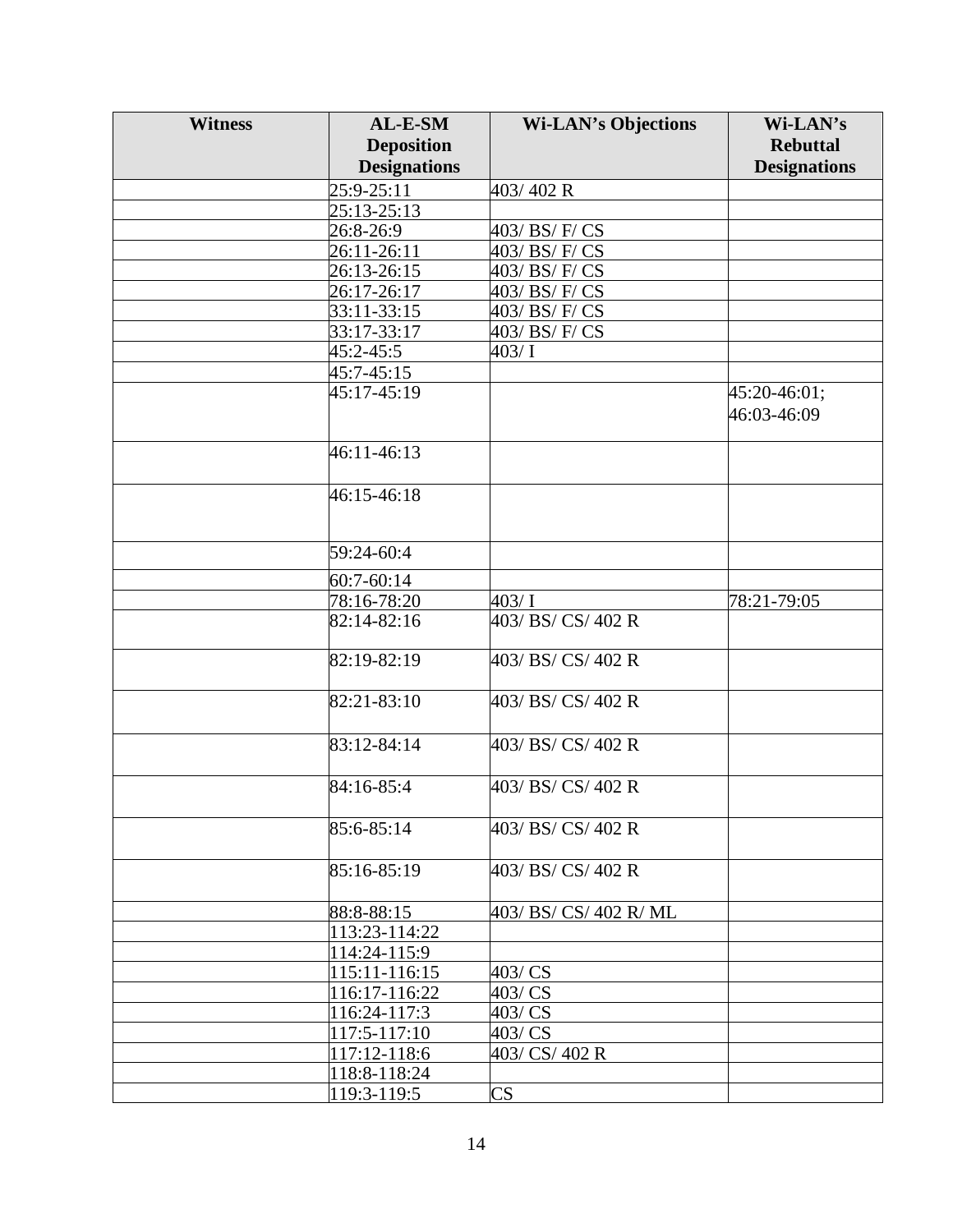| <b>Witness</b> | AL-E-SM                        | <b>Wi-LAN's Objections</b>            | Wi-LAN's            |
|----------------|--------------------------------|---------------------------------------|---------------------|
|                | <b>Deposition</b>              |                                       | <b>Rebuttal</b>     |
|                | <b>Designations</b>            |                                       | <b>Designations</b> |
|                | 119:7-119:7                    | $\overline{\text{CS}}$                |                     |
|                | 127:3-127:11                   | BS/CS/F                               |                     |
|                | 128:24-129:19                  | 403/ CS/ I                            | 129:20-129:22;      |
|                |                                |                                       | 129:24-129:24;      |
|                |                                |                                       | 130:01-130:06       |
|                | 130:7-130:10                   |                                       |                     |
|                | 130:13-131:2                   | 403/BS/I                              |                     |
|                | 131:4-131:9                    | 403/BS/I                              |                     |
|                | 131:11-131:22                  | 403/BS/I                              | 131:23-132:03;      |
|                |                                |                                       | 132:06-132:06;      |
|                |                                |                                       | 132:08-133:02       |
|                |                                |                                       |                     |
|                | 133:4-133:7                    |                                       |                     |
|                | 133:9-133:10<br>133:20-133:25  |                                       |                     |
|                |                                |                                       |                     |
|                | 134:3-134:5<br>134:7-135:3     |                                       |                     |
|                | 135:5-135:16                   |                                       |                     |
|                |                                |                                       |                     |
|                | 135:18-135:24                  |                                       |                     |
|                | 137:7-137:9<br>137:11-137:16   | 403/BS<br>403/BS                      |                     |
|                | 166:21-166:25                  | 402 R/403/CS/BS                       |                     |
|                |                                |                                       |                     |
|                | 167:6-168:6<br>168:8-168:16    | 402 R/403/CS/BS<br>402 R/ 403/ CS/ BS |                     |
|                |                                | 402 R/403/CS/BS                       |                     |
|                | 168:18-168:18<br>170:11-170:13 | 402 R/403/CS/BS                       |                     |
|                | 170:15-170:16                  | 402 R/403/CS/BS                       |                     |
|                | 170:22-171:7                   | 402 R/ 403/ CS/ BS                    |                     |
|                | 171:12-171:17                  | 402 R/403/CS/BS                       |                     |
|                | 172:6-172:23                   |                                       |                     |
|                | 173:22-174:5                   | CS/BS                                 |                     |
|                | 174:7-174:16                   | CS/BS                                 |                     |
|                | 174:18-174:20                  |                                       |                     |
|                | 174:22-174:23                  |                                       |                     |
|                | 174:25-175:2                   |                                       |                     |
|                | 175:22-176:5                   | 402 R/403/CS/BS                       |                     |
|                | 183:20-183:23                  | 402 R/403/BS                          |                     |
|                | 183:25-184:2                   | 402 R/403/BS                          |                     |
|                | 184:4-184:17                   | 402 R/403/BS                          |                     |
|                | 184:19-184:20                  | 402 R/403/BS                          |                     |
|                | 191:20-193:3                   | 402 R/403/BS                          |                     |
|                | 194:14-194:22                  | 402 R/403                             |                     |
|                | 195:4-195:14                   | 402 R/403                             |                     |
|                | 195:20-196:7                   | 402 R/403                             |                     |
|                | 200:14-200:17                  | 403/ F/ BS/ CS/ L                     |                     |
|                |                                |                                       |                     |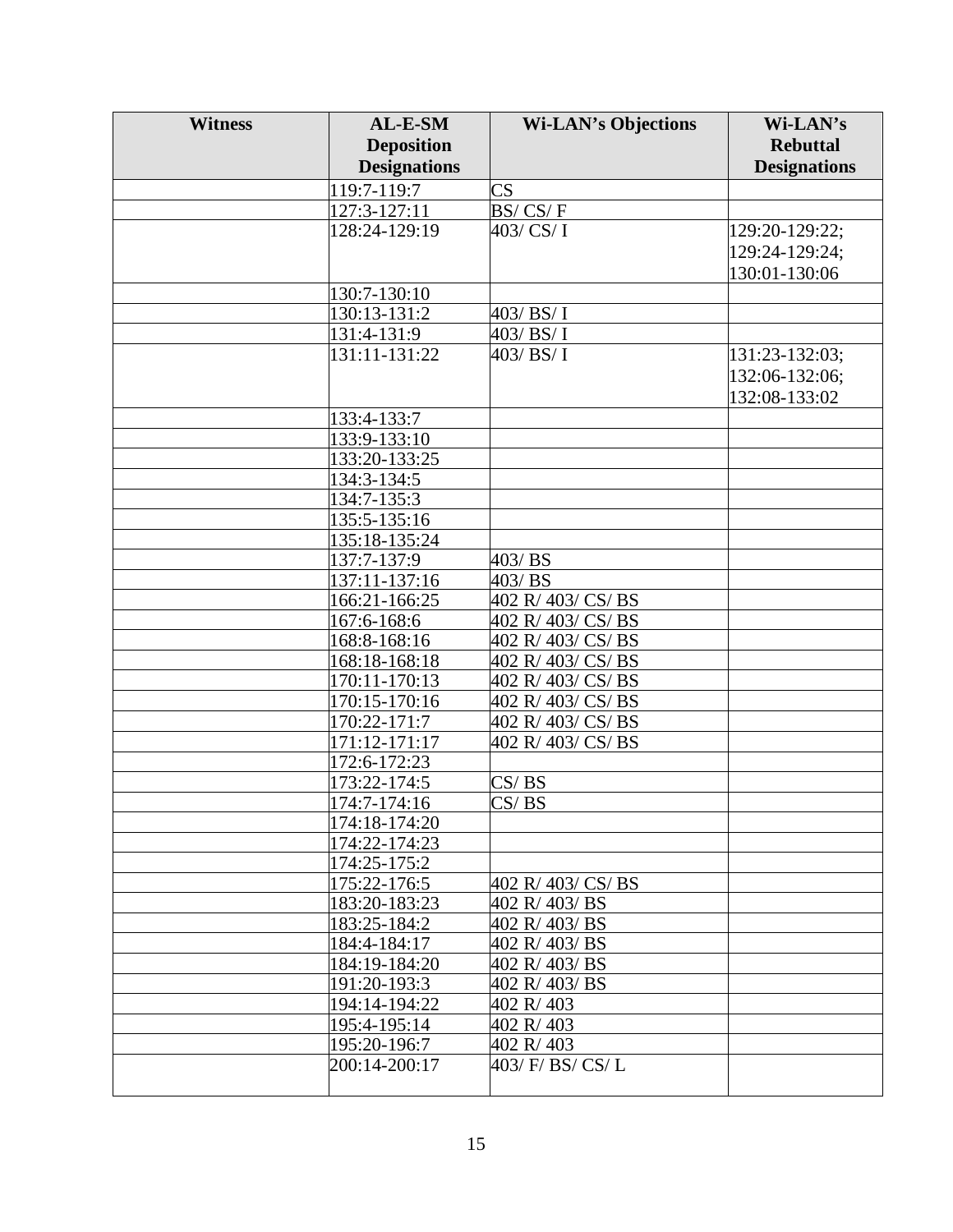| <b>Witness</b>           | AL-E-SM             | <b>Wi-LAN's Objections</b> | Wi-LAN's            |
|--------------------------|---------------------|----------------------------|---------------------|
|                          | <b>Deposition</b>   |                            | <b>Rebuttal</b>     |
|                          | <b>Designations</b> |                            | <b>Designations</b> |
|                          | 200:19-200:24       | 403/ F/ BS/ CS/ L          |                     |
|                          |                     |                            |                     |
|                          | 201:1-201:5         | 403/ F/ BS/ CS/ L          |                     |
|                          | 201:7-201:7         | 403/ F/ BS/ CS/ L          |                     |
|                          | 206:20-206:21       | 403/ MS/ML/ BS/ I          |                     |
|                          | 206:23-207:12       | 403/ MS/ML/ BS/ I          | 207:14-208:02       |
|                          | 208:3-208:11        | 403/BS                     |                     |
|                          | 208:12-209:21       | 403/BS                     |                     |
|                          | 209:23-209:23       | 403/BS                     |                     |
|                          |                     |                            |                     |
|                          | 229:4-229:21        | 402 R/403/CS               |                     |
|                          | 251:12-251:24       |                            |                     |
|                          | 252:1-252:1         |                            |                     |
|                          | 253:16-254:6        | 402 R/403/BS/CS            |                     |
|                          |                     |                            |                     |
| <b>William Middleton</b> | 9:6-9:9             |                            |                     |
| 9/28/2012                | 10:19-11:2          | 402 R/403                  |                     |
|                          | 402 R/403           | 402 R/403                  |                     |
|                          | 12:25-13:6          | 402 R/403/I                |                     |
|                          | 13:11-13:14         | 402 R/403/I                |                     |
|                          | 13:16-14:11         | 402 R/403/I                |                     |
|                          | 14:13-14:18         | 402 R/403/I                | 14:20-15:02         |
|                          | 15:3-15:5           | 402 R/403/I                |                     |
|                          | 15:7-15:11          | 402 R/403/I                |                     |
|                          | 19:4-19:8           |                            |                     |
|                          | 26:17-27:16         |                            |                     |
|                          | 32:13-33:14         |                            |                     |
|                          | 35:8-35:11          |                            |                     |
|                          | 35:24-36:4          |                            |                     |
|                          | 36:6-36:13          |                            |                     |
|                          | 39:8-39:14          | 402 R/ 403/ BS             |                     |
|                          | 40:11-40:14         | 402 R/403/BS               |                     |
|                          | 41:3-41:7           | 402 R/403/BS               |                     |
|                          | 41:14-41:16         | 402 R/403/BS               |                     |
|                          | 47:12-48:4          | 402 R/403                  |                     |
|                          | 48:6-49:2           |                            |                     |
|                          | 49:4-50:20          |                            |                     |
|                          | 50:22-51:22         |                            |                     |
|                          | 51:25-52:10         |                            |                     |
|                          | 52:16-52:24         |                            |                     |
|                          | 69:2-69:4           |                            |                     |
|                          | 69:6-69:19          |                            |                     |
|                          | 70:15-71:8          |                            |                     |
|                          | 71:10-72:2          |                            |                     |
|                          |                     |                            |                     |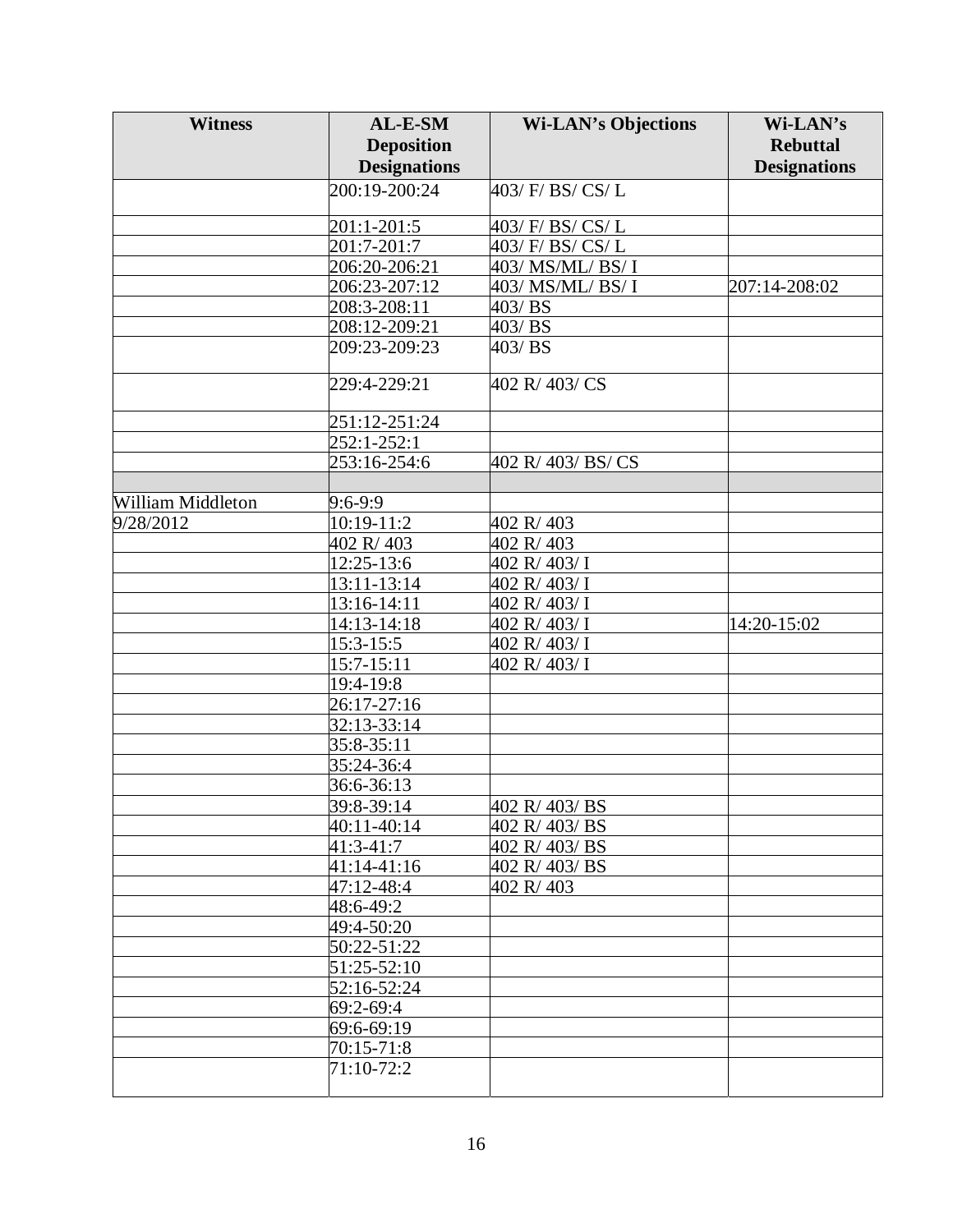| <b>Witness</b> | AL-E-SM                     | <b>Wi-LAN's Objections</b> | Wi-LAN's            |
|----------------|-----------------------------|----------------------------|---------------------|
|                | <b>Deposition</b>           |                            | <b>Rebuttal</b>     |
|                | <b>Designations</b>         |                            | <b>Designations</b> |
|                | 72:4-72:16                  | $\overline{\text{CS}}$     |                     |
|                |                             |                            |                     |
|                | 78:2-78:25                  | $\overline{\text{CS}}$     |                     |
|                | 80:11-80:14                 | H                          |                     |
|                | 80:16-80:24                 |                            |                     |
|                | 83:9-83:11                  | 402 R/403/CS               |                     |
|                | 83:13-83:16                 | 402 R/403/CS               |                     |
|                | 83:18-83:23                 | 402 R/403/CS               |                     |
|                | 83:25-84:4                  | 402 R/403/CS               |                     |
|                | 90:13-90:22                 | 402 R/403                  |                     |
|                | 91:2-91:5                   | 402 R/403                  |                     |
|                | 91:25-92:18                 | 402 R/403                  |                     |
|                | 92:20-92:25                 | 402 R/403                  |                     |
|                | 94:2-94:7                   | 402 R/403                  |                     |
|                | 94:19-94:25                 | 402 R/403                  |                     |
|                | 95:8-95:10                  | 402 R/403                  |                     |
|                | 111:20-112:9                | 402 R/403/I                |                     |
|                | $\overline{11}$ 2:12-112:12 | 402 R/403/I                |                     |
|                | 113:2-113:8                 | 402 R/403/I                |                     |
|                | 113:10-113:15               | 402 R/403/I                |                     |
|                | 113:17-113:19               | 402 R/ 403/ I              | 113:21-113:22;      |
|                |                             |                            | 113:25-114:22       |
|                |                             |                            |                     |
|                | 115:9-115:13                | 402 R/403/I                |                     |
|                | 115:15-115:25               | 402 R/403/I                |                     |
|                | 116:7-116:7                 | 402 R/403/I                |                     |
|                | 117:22-117:24               | 402 R/403/I                |                     |
|                | 117:25-118:13               | 402 R/ 403/ I              |                     |
|                | 118:15-118:16               | 402 R/403/I                |                     |
|                | 127:10-127:13               |                            |                     |
|                | 127:15-127:19               |                            |                     |
|                | $128:1 - 128:3$             |                            |                     |
|                | 128:5-128:9                 |                            |                     |
|                | 128:11-128:11               |                            |                     |
|                | 128:22-128:25               |                            |                     |
|                | 129:2-129:3                 |                            |                     |
|                | 130:18-130:20               |                            | 130:01-130:02;      |
|                |                             |                            | 130:04-130:05;      |
|                |                             |                            | 130:07-130:10;      |
|                |                             |                            | 130:13-130:16       |
|                | 130:22-130:24               |                            |                     |
|                |                             |                            |                     |
|                | 135:5-135:9                 |                            |                     |
|                | 135:11-135:16               |                            |                     |
|                | 137:5-137:11                |                            |                     |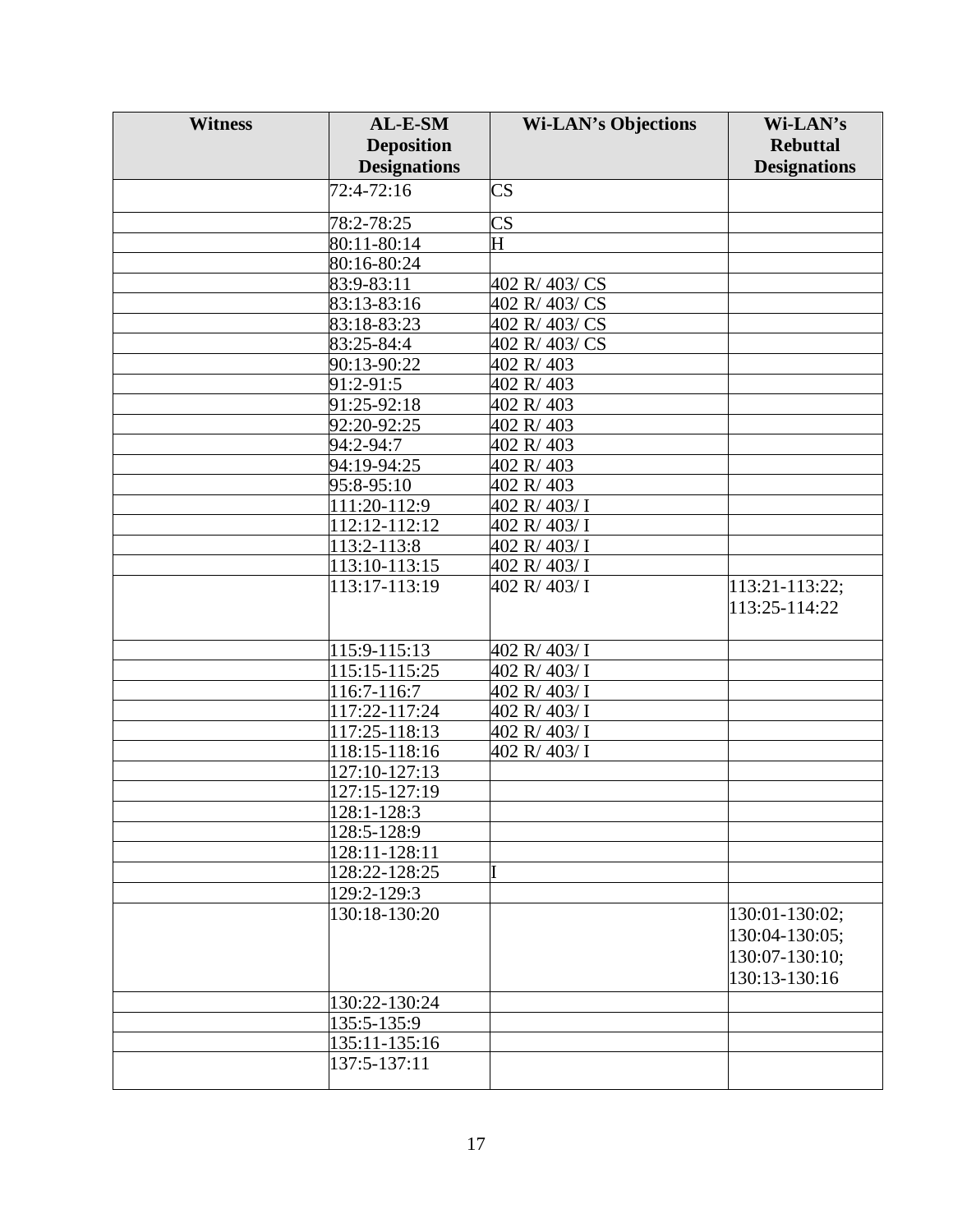| <b>Witness</b> | AL-E-SM             | <b>Wi-LAN's Objections</b>     | Wi-LAN's            |
|----------------|---------------------|--------------------------------|---------------------|
|                | <b>Deposition</b>   |                                | <b>Rebuttal</b>     |
|                | <b>Designations</b> |                                | <b>Designations</b> |
|                | 137:13-137:21       |                                |                     |
|                |                     |                                |                     |
|                | 138:24-139:3        | 402 R/403/CS                   |                     |
|                | 139:5-139:11        | 402 R/ 403/ CS                 |                     |
|                | 139:13-139:15       | 402 R/403/CS                   |                     |
|                | 140:1-140:4         |                                |                     |
|                | 140:14-141:6        |                                |                     |
|                | 141:8-142:2         |                                |                     |
|                | 142:4-142:13        | $\overline{\text{CS}}$         |                     |
|                | 146:1-146:12        |                                |                     |
|                | 155:22-156:5        |                                |                     |
|                | 156:8-156:15        |                                |                     |
|                | 156:22-157:11       | 403                            |                     |
|                | 157:13-157:23       | 403                            |                     |
|                | 157:25-158:6        |                                |                     |
|                | 162:20-163:3        |                                |                     |
|                | 163:4-163:8         |                                |                     |
|                | 163:9-163:11        |                                |                     |
|                | 163:13-163:16       |                                |                     |
|                | 164:16-164:20       | 402 R/BS                       |                     |
|                | 165:2-165:8         | BS/I                           | 165:09-165:12;      |
|                |                     |                                | 165:14-165:18;      |
|                |                     |                                | 166:9-166:12;       |
|                |                     |                                | 166:14-166:17       |
|                | 187:20-187:22       |                                |                     |
|                | 188:19-189:3        | 402 R/403/BS                   |                     |
|                | 190:21-191:10       | 402 R/403/BS                   |                     |
|                | 191:12-191:13       | 402 R/403/BS                   |                     |
|                | 191:16-191:16       | 402 R/403/BS                   |                     |
|                | 192:2-192:7         | 402 R/403/BS                   |                     |
|                | 192:9-192:10        | 402 R/403/BS                   |                     |
|                | 192:12-192:17       |                                |                     |
|                | 192:19-192:23       | 402 R/ 403/ BS<br>402 R/403/BS |                     |
|                | 192:25-193:1        | 402 R/403/BS                   |                     |
|                | 193:3-193:4         | 402 R/403/BS                   |                     |
|                | 195:9-195:12        | 402 R/403/BS                   |                     |
|                | 195:19-195:23       | 402 R/403/BS                   |                     |
|                | 196:9-196:12        | 402 R/403/BS                   |                     |
|                | 196:16-197:4        | 402 R/403/BS                   |                     |
|                | 197:9-197:10        | 402 R/403/BS                   |                     |
|                | 197:24-198:2        | 402 R/403/BS                   |                     |
|                | 198:4-198:12        | 402 R/403/BS                   |                     |
|                | 198:15-198:17       | 402 R/403/BS                   |                     |
|                | 199:14-199:17       | 402 R/403/BS                   |                     |
|                |                     |                                |                     |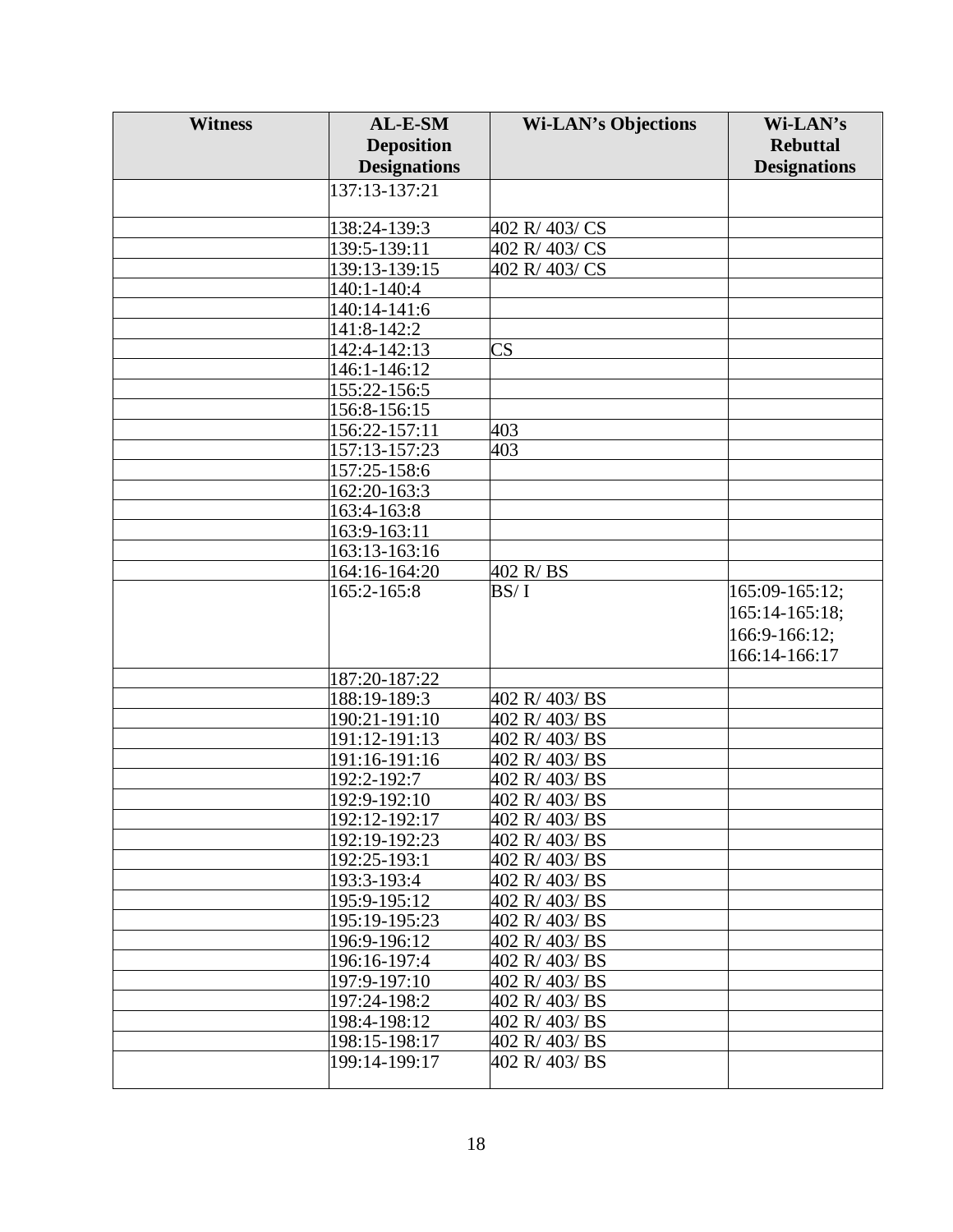| <b>Witness</b> | AL-E-SM                     | <b>Wi-LAN's Objections</b>        | Wi-LAN's            |
|----------------|-----------------------------|-----------------------------------|---------------------|
|                | <b>Deposition</b>           |                                   | <b>Rebuttal</b>     |
|                | <b>Designations</b>         |                                   | <b>Designations</b> |
|                | 199:19-199:23               | 402 R/403/BS                      |                     |
|                |                             |                                   |                     |
|                | 199:25-200:8                | 402 R/403/BS                      |                     |
|                | 200:10-200:25               | 402 R/403/BS                      |                     |
|                | 201:3-201:3                 | 402 R/403/BS                      |                     |
|                | 201:5-201:20                | 402 R/403/BS                      |                     |
|                | 205:22-206:22               | 402 R/BS                          |                     |
|                | 206:25-207:14               | 402 R/BS                          |                     |
|                | 212:7-213:12                | 402 R/403/BS                      |                     |
|                | 213:15-214:5                | 402 R/403/BS                      |                     |
|                | 214:7-214:7                 | 402 R/403/BS                      |                     |
|                | 215:7-215:12                | BS                                |                     |
|                | 215:15-215:17               | $\overline{\mathbf{B}}$           |                     |
|                | 216:1-216:22                | $\overline{\mathbf{B}}$           |                     |
|                | 216:24-216:25               | $\overline{\mathbf{B}}$           |                     |
|                | 217:2-217:7                 | $\overline{BS}$                   |                     |
|                | 217:9-217:20                | $\overline{\mathbf{B}}\mathbf{S}$ |                     |
|                | 217:23-218:8                | BS                                | 219:23-220:01;      |
|                |                             |                                   | 220:03-220:06       |
|                | 220:8-220:10                | 403/BS/I                          |                     |
|                | 220:12-220:15               | 403/BS/I                          | 221:14-221:16;      |
|                |                             |                                   | 221:18-221:21;      |
|                |                             |                                   | 222:09-222:19       |
|                |                             |                                   |                     |
|                | 236:18-236:20               | 403/BS/I                          |                     |
|                | 236:22-236:23               | 403/BS/I                          | 236:25-237:05       |
|                | 240:12-240:15               | $\overline{BS}$                   |                     |
|                | 240:18-240:21               | <b>BS</b>                         |                     |
|                | 254:13-254:17               | 401/403/BS/P                      |                     |
|                | 254:23-254:24               | 401/403/BS/P                      |                     |
|                | 267:17-267:23               | 403/BS/F                          |                     |
|                | 268:1-268:1<br>268:3-268:9  | 403/ BS/ F                        |                     |
|                |                             | 403/ BS/ F<br>403/BS/F            |                     |
|                | 273:2-273:6<br>273:9-273:10 | 403/BS/F                          |                     |
|                | 275:22-276:17               | 402 R/403/BS                      |                     |
|                | 288:6-288:18                | 402 R/403/BS                      |                     |
|                | 294:24-295:15               | 403/BS/ML                         |                     |
|                | 296:8-296:15                | 403/BS/ML                         |                     |
|                | 296:18-296:24               | 403/BS/ML                         |                     |
|                | 297:1-297:7                 | 403/BS/ML                         |                     |
|                | 297:9-297:16                | 403/BS/ML                         |                     |
|                | 313:7-313:11                | 401/403/BS                        |                     |
|                | 313:13-314:1                | 401/403/BS                        |                     |
|                |                             |                                   |                     |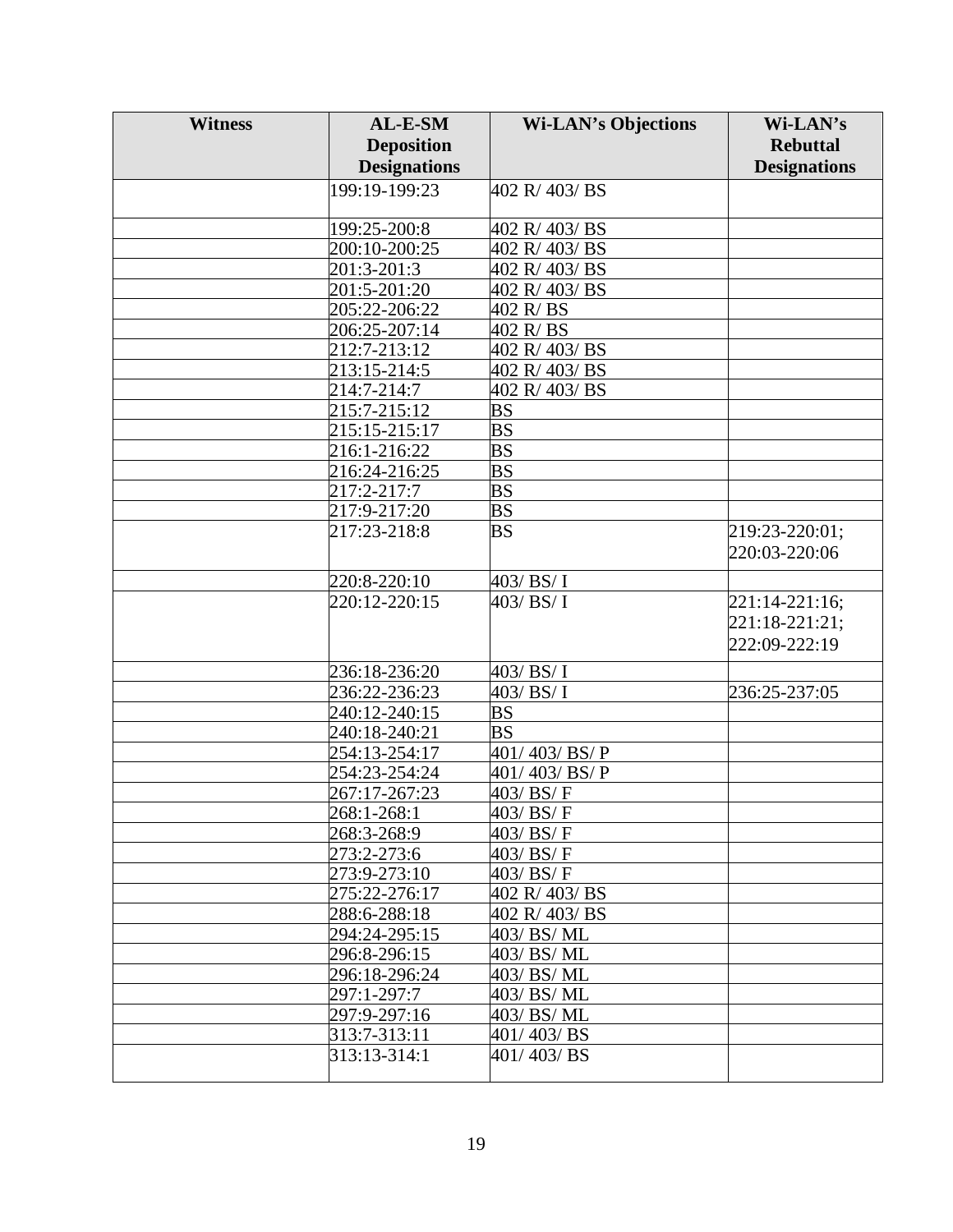| <b>Witness</b>        | AL-E-SM                       | <b>Wi-LAN's Objections</b> | Wi-LAN's            |
|-----------------------|-------------------------------|----------------------------|---------------------|
|                       | <b>Deposition</b>             |                            | <b>Rebuttal</b>     |
|                       | <b>Designations</b>           |                            | <b>Designations</b> |
|                       | 320:15-320:20                 | 403/BS                     | 319:18-319:20;      |
|                       |                               |                            | 319:22-320:13       |
|                       |                               |                            |                     |
|                       | 320:22-320:22<br>320:24-321:4 | 403/BS<br>403/BS           |                     |
|                       | 321:7-321:16                  | 403/BS                     |                     |
|                       |                               |                            |                     |
|                       | 321:19-321:23                 | 403/BS<br>403/BS           |                     |
|                       | 322:1-322:13<br>322:15-322:16 | 403/BS                     |                     |
|                       |                               |                            |                     |
|                       | 345:12-345:13                 | 403/BS                     |                     |
|                       | 345:15-345:19                 | 403/BS                     |                     |
|                       | 345:21-346:4                  | 403/BS                     |                     |
|                       | 353:1-353:4                   | 401/402 R/403/BS/F         |                     |
|                       | 354:8-354:21                  | 401/402 R/403/BS/F         |                     |
|                       | 354:24-355:5                  | 401/402 R/403/BS/F         |                     |
|                       | 355:7-355:8                   | 401/402 R/403/BS/F         |                     |
|                       | 355:10-355:21                 | 401/402 R/403/BS/F         |                     |
|                       | 355:23-355:25                 | 401/402 R/403/BS/F         |                     |
|                       | 367:20-367:25                 | 401/403/BS                 |                     |
|                       |                               |                            |                     |
| <b>Andrew Parolin</b> | 9:3-9:6                       |                            |                     |
| 8/31/2012             | 9:9-9:20                      |                            |                     |
|                       | 11:10-12:2                    |                            |                     |
|                       | 12:4-12:10                    |                            |                     |
|                       | 25:25-26:1                    |                            |                     |
|                       | 26:3-26:7                     |                            |                     |
|                       | 26:14-26:20                   |                            |                     |
|                       | 39:1-39:7                     | 403/1                      |                     |
|                       | 63:4-63:10                    |                            |                     |
|                       | 63:12-63:21                   | BS/E                       |                     |
|                       | 67:22-67:25                   |                            |                     |
|                       | 68:2-68:3                     |                            | 68:05-68:06;        |
|                       |                               |                            | 68:08-68:15         |
|                       | 69:4-69:6                     | 401                        |                     |
|                       | 69:8-69:18                    | 403                        |                     |
|                       | 73:7-73:16                    | 401/402 R/403              |                     |
|                       | 73:18-73:20                   | 401/402 R/403              |                     |
|                       | 73:22-73:24                   | 401/402 R/403              |                     |
|                       | 74:1-74:3                     | 401/402 R/403              |                     |
|                       | 74:5-74:6                     | 401/402 R/403              |                     |
|                       | 74:25-75:5                    |                            | 75:06-75:08;        |
|                       |                               |                            | 75:10-75:11         |
|                       |                               |                            |                     |
|                       | 77:16-77:21                   |                            |                     |
|                       | 77:23-78:4                    |                            |                     |
|                       | 78:6-78:11                    |                            |                     |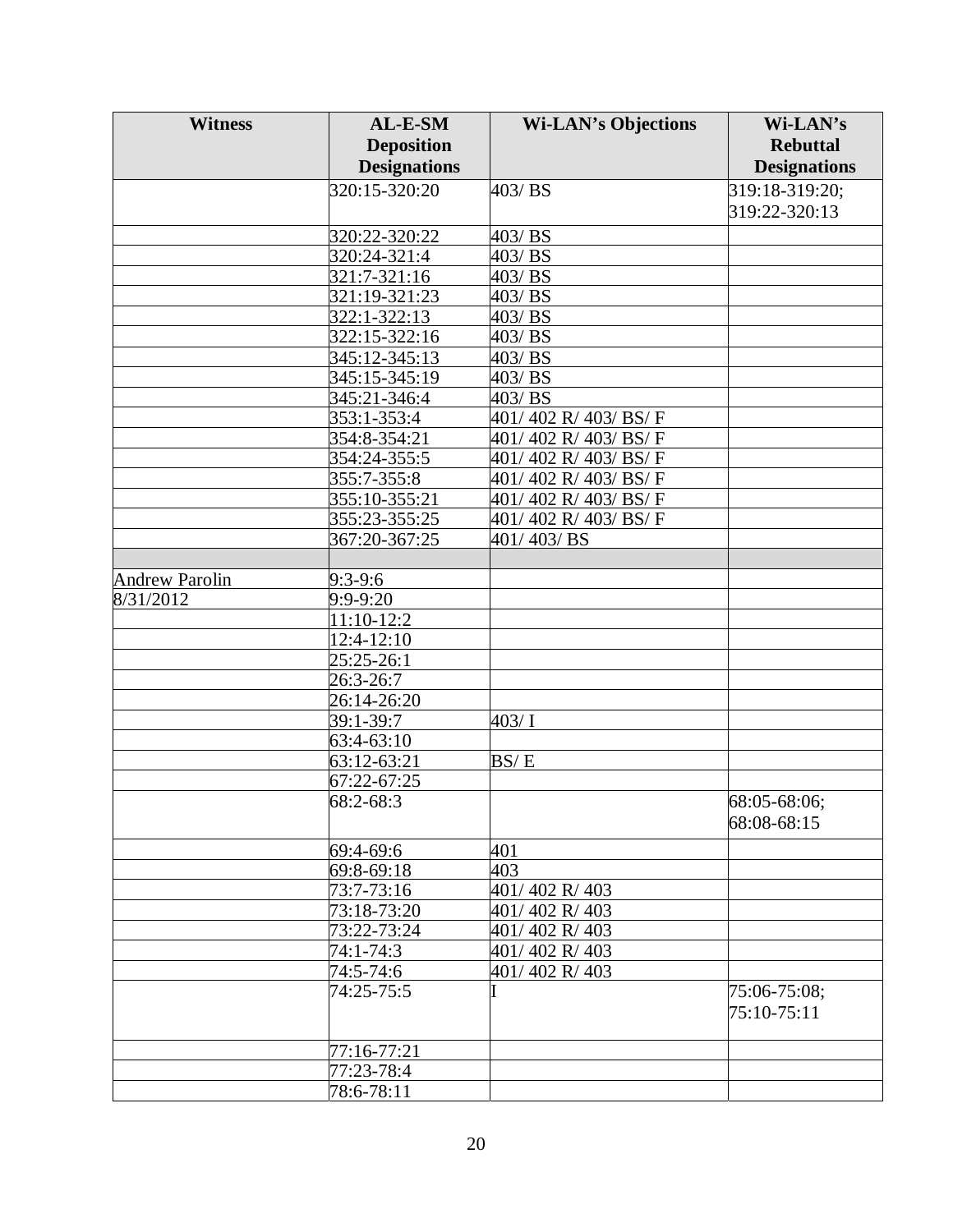| <b>Witness</b> | AL-E-SM             | <b>Wi-LAN's Objections</b> | Wi-LAN's                        |
|----------------|---------------------|----------------------------|---------------------------------|
|                | <b>Deposition</b>   |                            | <b>Rebuttal</b>                 |
|                | <b>Designations</b> |                            | <b>Designations</b>             |
|                | 81:7-81:17          | 403                        |                                 |
|                | 81:19-81:19         | 403                        |                                 |
|                |                     |                            |                                 |
|                | 82:8-82:13          | 401                        |                                 |
|                | 83:21-83:22         | 403/ BS/ I/ E/ CS          |                                 |
|                | 83:24-84:3          | 403/ BS/ I/ E/ CS          |                                 |
|                | 84:6-84:11          | 403/ BS/ I/ E/ CS          | $\sqrt{84:12-84:17}$ ;          |
|                |                     |                            | 84:19-85:06                     |
|                | 87:13-87:20         | 403                        |                                 |
|                | 87:22-87:23         | 403                        |                                 |
|                | 89:25-90:2          | 402 R/403/BS/L             |                                 |
|                | 90:4-90:7           | 402 R/ 403/ BS/L           |                                 |
|                | 90:9-90:10          | 402 R/403/BS/L             |                                 |
|                | 90:16-91:7          | 402 R/403/BS/L             |                                 |
|                | 105:9-105:10        | 401/402 R/L/F              |                                 |
|                | 105:13-105:17       | 401/402 R/L/F              |                                 |
|                | 111:23-112:8        |                            |                                 |
|                | 112:11-112:11       |                            |                                 |
|                | 112:13-113:16       |                            |                                 |
|                | 113:18-113:25       |                            |                                 |
|                | 114:2-114:11        |                            |                                 |
|                | 115:18-115:20       |                            |                                 |
|                | 115:22-115:25       |                            |                                 |
|                | 117:5-117:6         | 403/ BS/ I/ ML             | 116:21-117:04                   |
|                | 117:9-117:9         | 403/ BS/ I/ ML             |                                 |
|                | 119:14-119:19       | 401/403                    |                                 |
|                | 119:21-119:23       | 401/403                    |                                 |
|                | 126:13-126:16       | 401/403                    |                                 |
|                |                     |                            |                                 |
|                | 126:18-126:23       | 401/403                    |                                 |
|                | 126:25-127:11       | 401/403                    |                                 |
|                | 127:13-127:20       | 401/403                    |                                 |
|                | 127:22-127:25       | 401/403                    | 132:20-132:22;<br>132:25-133:03 |
|                | 158:14-158:15       | 403                        |                                 |
|                |                     |                            |                                 |
|                | 158:17-158:18       | 403<br>403/ML              |                                 |
|                | 160:1-160:12        |                            |                                 |
|                | 160:14-160:14       | 403/ML                     |                                 |
|                | 160:16-160:21       | 403/ML                     |                                 |
|                | 160:23-161:5        | 403/ML                     |                                 |
|                | 161:7-161:10        | 403/ML                     |                                 |
|                | 161:13-161:14       | 403/ML                     |                                 |
|                | 165:16-165:19       | 403                        |                                 |
|                | 165:21-165:22       | 403                        |                                 |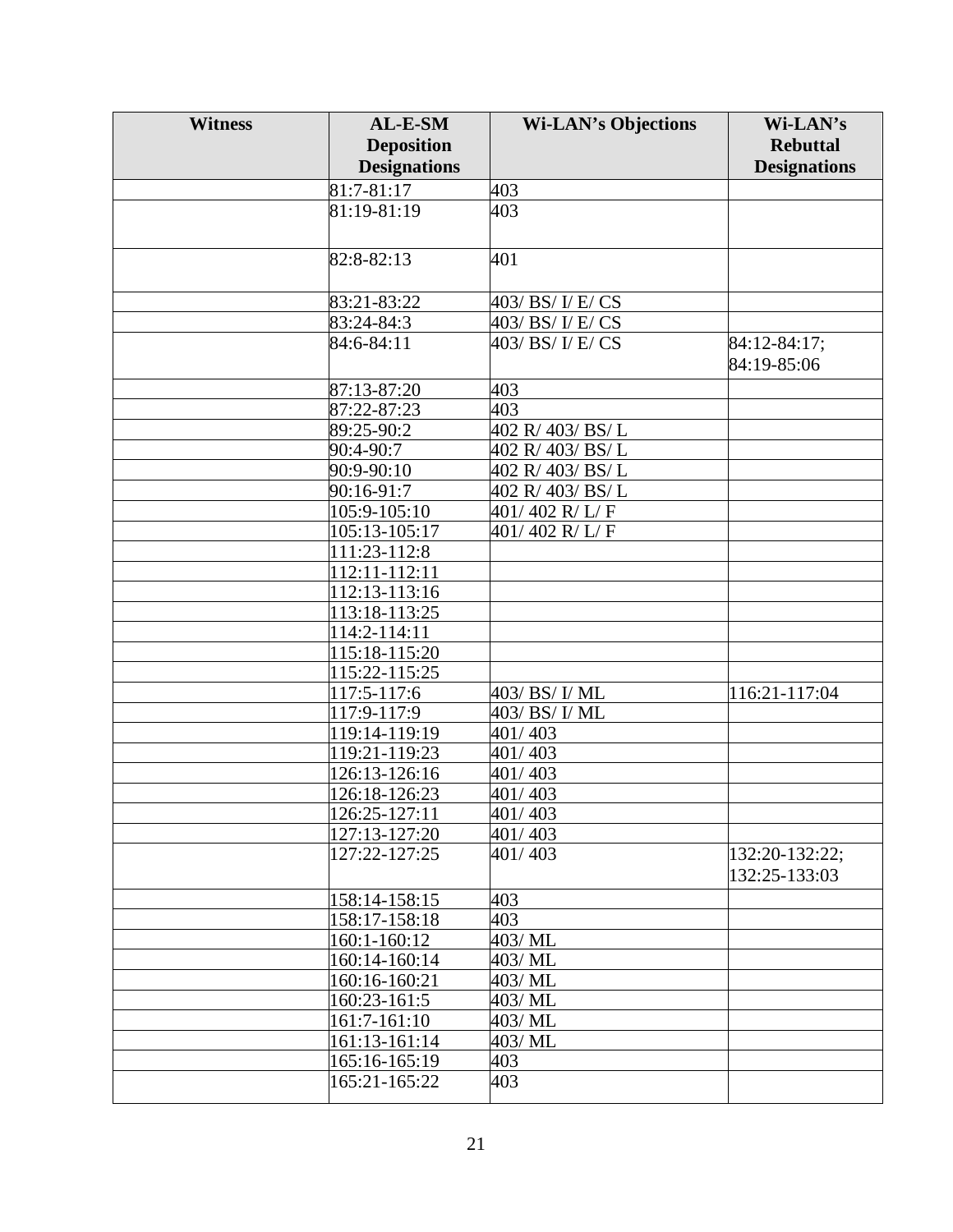| <b>Witness</b> | AL-E-SM             | <b>Wi-LAN's Objections</b> | Wi-LAN's            |
|----------------|---------------------|----------------------------|---------------------|
|                | <b>Deposition</b>   |                            | <b>Rebuttal</b>     |
|                | <b>Designations</b> |                            | <b>Designations</b> |
|                | 188:21-188:24       | 402 R/403/BS               |                     |
|                | 189:2-189:6         | 402 R/403/BS               |                     |
|                | 189:9-189:11        | 402 R/403/BS               |                     |
|                | 206:2-206:5         | 403/ML                     |                     |
|                | 206:7-206:15        | 403/ML                     |                     |
|                | 206:21-206:21       | 403/ ML                    |                     |
|                |                     |                            |                     |
|                | 206:23-207:5        | 403/ ML                    |                     |
|                | 207:7-207:20        | 403/ML                     |                     |
|                | 207:22-207:24       | 403/ML                     |                     |
|                | 215:20-215:21       | 401/403/I                  |                     |
|                | 215:23-216:6        | 401/403/I                  |                     |
|                | 216:8-216:18        | 401/403/I                  |                     |
|                | 216:20-216:20       | 401/403/I                  | 216:22-216:22;      |
|                |                     |                            | 216:25-217:12       |
|                | 219:2-219:6         | E                          |                     |
|                | 219:8-219:9         | $\overline{\mathrm{E}}$    |                     |
|                | 220:11-220:13       | 402 R/403                  |                     |
|                | 220:15-220:24       | 402 R/403                  |                     |
|                | 221:1-221:10        |                            |                     |
|                | 221:12-221:14       |                            |                     |
|                | 230:20-231:24       |                            |                     |
|                | 232:1-232:12        |                            |                     |
|                | 234:7-234:14        |                            |                     |
|                | 237:18-238:1        | 402 R                      |                     |
|                | 239:2-240:15        | 401/403/I                  |                     |
|                | 240:17-240:18       |                            | 240:34-241:10;      |
|                |                     |                            | 241:12-241:13;      |
|                |                     |                            | 242:02-242:04;      |
|                |                     |                            | 242:06-242:11       |
|                | 246:18-246:24       |                            |                     |
|                | 254:6-255:20        |                            |                     |
|                | 255:22-256:8        |                            | 256:09-256:15;      |
|                |                     |                            | 256:17-256:18       |
|                |                     |                            |                     |
|                |                     |                            |                     |
|                | 256:19-256:24       |                            | 257:06-257:08;      |
|                |                     |                            | 257:10-257:10       |
|                | 260:2-260:10        | 402 R/403                  |                     |
|                | 260:12-260:16       | 402 R/403                  |                     |
|                | 260:18-260:18       | 402 R/403                  |                     |
|                | 260:20-261:4        | 402 R/403                  |                     |
|                | 261:6-261:6         | 402 R/403                  |                     |
|                | 261:18-261:24       | 402 R/403                  |                     |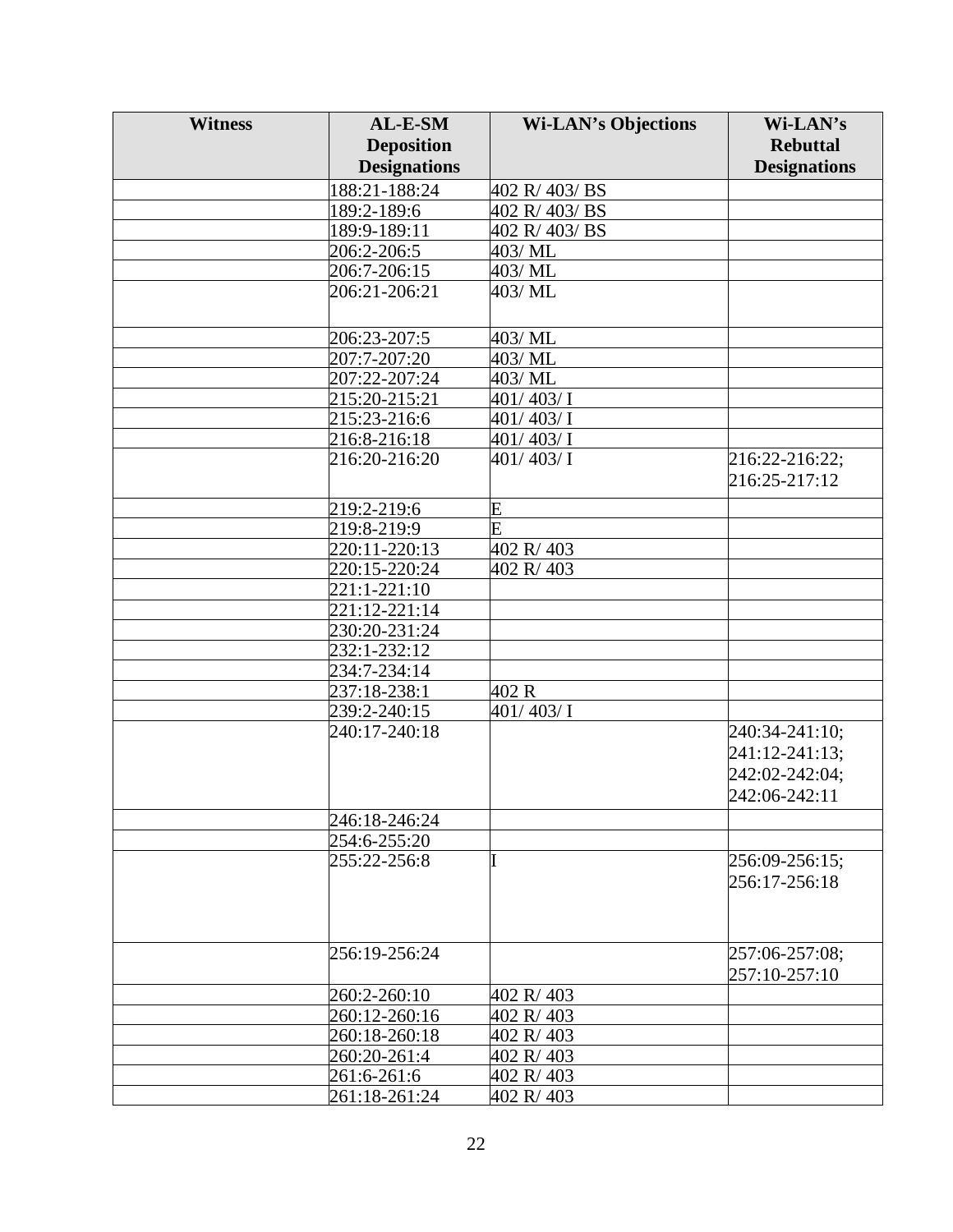| <b>Witness</b> | AL-E-SM                       | <b>Wi-LAN's Objections</b> | Wi-LAN's            |
|----------------|-------------------------------|----------------------------|---------------------|
|                | <b>Deposition</b>             |                            | <b>Rebuttal</b>     |
|                | <b>Designations</b>           |                            | <b>Designations</b> |
|                | 262:1-262:7                   | 402 R/403                  |                     |
|                |                               |                            |                     |
|                |                               |                            |                     |
|                | 262:9-262:11<br>262:13-262:20 | 402 R/403<br>402 R/403     |                     |
|                | 262:22-263:1                  | 402 R/403                  |                     |
|                | 263:3-263:8                   | 402 R/403                  |                     |
|                | 263:10-263:12                 | 402 R/403                  |                     |
|                | 265:3-266:2                   |                            |                     |
|                | 266:4-266:9                   |                            |                     |
|                | 266:11-266:16                 |                            |                     |
|                | 266:18-266:23                 |                            |                     |
|                | 266:25-267:7                  |                            |                     |
|                | 267:9-267:11                  |                            |                     |
|                | 267:13-267:22                 | 401/403                    |                     |
|                | 267:24-268:4                  | 401/403                    |                     |
|                | 268:6-268:12                  |                            |                     |
|                | 272:21-272:24                 | 402 R/ 403/ I              |                     |
|                | 273:2-273:4                   | 402 R/ 403/ I              |                     |
|                | 273:6-273:9                   | 402 R/ 403/ I              | 273:10-273:12;      |
|                |                               |                            | 273:14-273:15;      |
|                |                               |                            | 274:07-274:10       |
|                |                               |                            |                     |
|                | 274:13-274:15                 | 401/402 R/403              |                     |
|                | 274:17-274:17                 | 401/402 R/403              |                     |
|                | 274:19-274:20                 | 401/402 R/403              |                     |
|                | 274:22-275:3                  | 401/402 R/403              |                     |
|                | 275:5-275:8                   | 401/402 R/403              |                     |
|                | 277:13-277:15                 | 401/402 R/403              |                     |
|                | 277:17-277:17                 | 401/402 R/403              |                     |
|                | 278:4-278:7                   |                            |                     |
|                | 278:9-278:11                  |                            |                     |
|                | 278:13-278:17                 | 403/E                      |                     |
|                | 279:4-279:7                   | 403/E/BS                   |                     |
|                | 279:10-279:14                 | 403/ E/ BS                 |                     |
|                | 283:21-284:5                  | 401/402 R/403              |                     |
|                | 284:7-284:12                  | 401/402 R/403              |                     |
|                | 285:3-285:7                   |                            |                     |
|                | 285:9-285:16                  |                            |                     |
|                | 285:18-286:2                  |                            |                     |
|                | 286:4-286:12                  |                            |                     |
|                | 288:18-288:21                 |                            |                     |
|                | 288:23-288:25                 |                            |                     |
|                | 289:2-289:3                   |                            |                     |
|                | 290:22-290:23                 | 403/ML                     |                     |
|                | 290:25-291:1                  | 403/ ML                    |                     |
|                | 299:18-299:21                 | 401/402 R/403              |                     |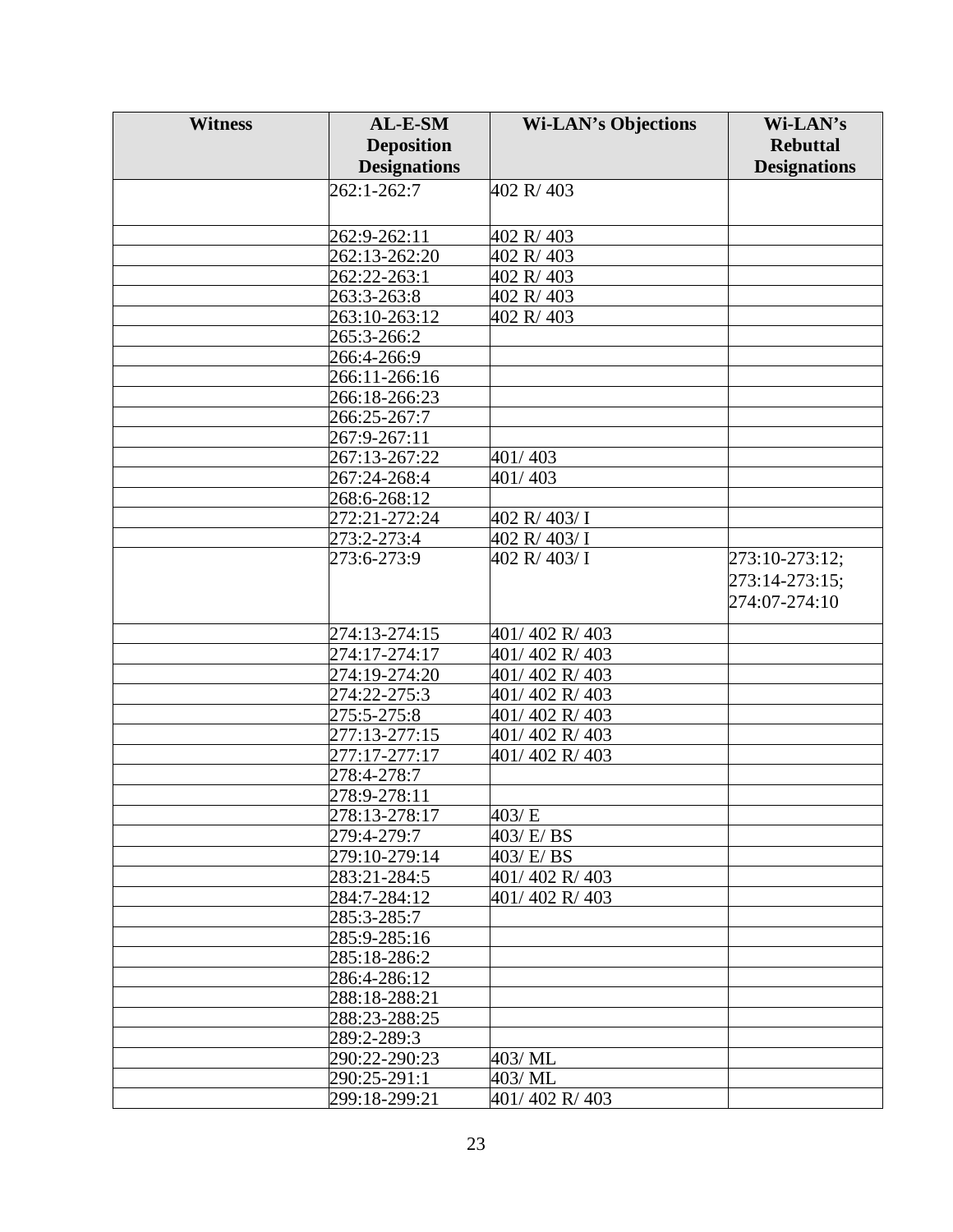| <b>Witness</b> | AL-E-SM             | <b>Wi-LAN's Objections</b> | Wi-LAN's            |
|----------------|---------------------|----------------------------|---------------------|
|                | <b>Deposition</b>   |                            | <b>Rebuttal</b>     |
|                | <b>Designations</b> |                            | <b>Designations</b> |
|                | 299:23-299:25       | 401/402 R/403              |                     |
|                | 300:2-300:5         | 401/402 R/403              |                     |
|                | 300:7-300:8         | 401/402 R/403              |                     |
|                | 300:10-300:13       | 401/402 R/403              |                     |
|                | 300:15-300:15       | 401/402 R/403              |                     |
|                | 300:17-300:20       | 401/402 R/403              |                     |
|                | 300:22-300:22       | 401/402 R/403              |                     |
|                | 300:24-301:1        | 401/402 R/403              |                     |
|                | 302:17-302:19       | 403/1                      |                     |
|                | 302:21-302:23       | 403/1                      |                     |
|                | 302:25-303:5        | 403/1                      | 303:07-303:09;      |
|                |                     |                            | 303:11-303:14       |
|                |                     |                            |                     |
|                | 303:16-303:19       |                            |                     |
|                | 303:21-303:22       |                            |                     |
|                | 310:10-310:11       |                            |                     |
|                | 310:13-310:15       |                            |                     |
|                | 311:4-311:7         |                            |                     |
|                | 311:9-311:12        |                            |                     |
|                | 311:14-311:19       | 401/402 R/403              |                     |
|                | 311:21-311:21       | 401/402 R/403              |                     |
|                | 329:23-330:23       |                            |                     |
|                | 331:1-331:14        |                            |                     |
|                | 331:23-332:15       |                            |                     |
|                | 334:14-334:19       |                            |                     |
|                | 334:21-334:21       |                            |                     |
|                | 337:11-337:13       |                            |                     |
|                | 337:15-337:20       |                            |                     |
|                | 360:3-360:6         | 403/BS/E                   |                     |
|                | 360:9-360:9         | $\overline{403}$ / BS/E    |                     |
|                | 360:11-360:14       | 403/BS/E                   |                     |
|                | 360:17-360:17       | 403/BS/E                   |                     |
|                | 360:19-360:21       | 403/BS/E                   |                     |
|                | 360:24-360:24       | 403/BS/E                   | 361:19-361:22       |
|                | 361:23-362:5        | 403/ E/ I/ BS              |                     |
|                | 362:7-362:7         | 403/ E/ I/ BS              |                     |
|                | 398:7-398:10        | 402 R/403                  |                     |
|                | 398:12-399:8        | 402 R/403                  |                     |
|                |                     |                            |                     |
| Douglas Pulley | $6:5-6:8$           |                            |                     |
| 7/26/2012      | $6:15-6:17$         |                            |                     |
|                | $6:21 - 7:1$        |                            |                     |
|                | $7:4 - 7:5$         |                            |                     |
|                | $7:12 - 7:18$       |                            |                     |
|                | 102:12-102:15       | 403                        |                     |
|                | 102:18-102:24       | 403                        |                     |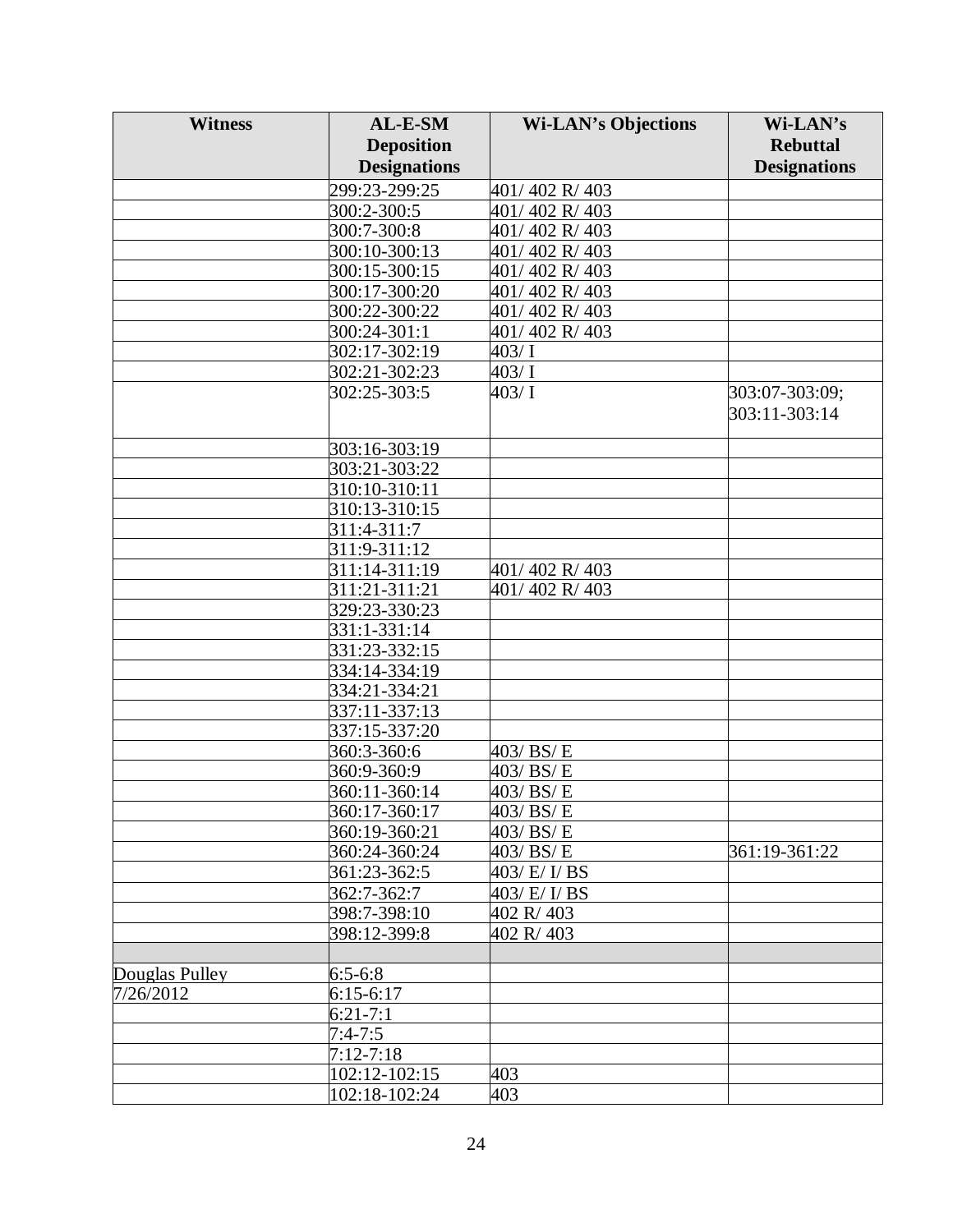| <b>Witness</b>  | AL-E-SM             | <b>Wi-LAN's Objections</b>   | Wi-LAN's            |
|-----------------|---------------------|------------------------------|---------------------|
|                 | <b>Deposition</b>   |                              | <b>Rebuttal</b>     |
|                 | <b>Designations</b> |                              | <b>Designations</b> |
|                 | 103:1-103:5         | 403                          |                     |
|                 | 103:10-103:13       | 403                          |                     |
|                 | 137:22-138:3        | 403/ $\overline{\mathrm{I}}$ | $138:4-11;$         |
|                 |                     |                              | 138:14-139:3;       |
|                 |                     |                              | 203:19-204:18;      |
|                 |                     |                              |                     |
|                 |                     |                              | 204:21-205:8;       |
|                 |                     |                              | $205:11-21;$        |
|                 |                     |                              | 205:24-206:3        |
|                 | 203:8-203:10        | 403                          |                     |
|                 | 203:13-203:17       | 403/1                        | 203:19-204:18;      |
|                 |                     |                              | 204:21-205:8;       |
|                 |                     |                              | 205:11-205: 21;     |
|                 |                     |                              | 205:24-206:3        |
|                 |                     |                              |                     |
|                 |                     |                              |                     |
|                 |                     |                              |                     |
| Paul Struhsaker | $7:21 - 7:23$       |                              |                     |
| 7/2/2012        | 10:17-10:21         |                              |                     |
|                 | 11:3-11:6           |                              |                     |
|                 | 15:18-15:21         | 402 R/403                    |                     |
|                 | 15:23-15:23         | 402 R/403                    |                     |
|                 | 25:2-25:6           |                              |                     |
|                 | 27:19-27:21         |                              |                     |
|                 | 29:24-30:3          | 402 R/ 403/ E/ L             |                     |
|                 | 30:7-30:14          | 402 R/ 403/ E/ L             |                     |
|                 | 35:12-35:15         |                              |                     |
|                 | 37:15-38:4          | 402 R/403                    |                     |
|                 | $62:18-63:1$        |                              |                     |
|                 | 64:14-65:6          |                              |                     |
|                 | 67:4-68:2           | 402 R/403/E                  |                     |
|                 | 68:5-68:11          | 402 R/403/E                  |                     |
|                 | 68:13-68:20         | 402 R/403/E                  |                     |
|                 | 70:2-70:23          | 402 R/403                    |                     |
|                 | 78:15-78:19         | 402 R/403                    |                     |
|                 | 83:14-83:19         |                              |                     |
|                 | 84:10-84:14         |                              |                     |
|                 | 85:4-85:5           | 402 R/403/E/L                |                     |
|                 | 85:8-85:12          | 402 R/403/E/L                |                     |
|                 | 87:19-88:6          | 402 R/403/E/L                |                     |
|                 | 88:8-88:10          | 402 R/403/E/L                |                     |
|                 | 90:22-91:5          | 402 R/403/E/L                |                     |
|                 | 95:4-95:9           | 402 R/403/E/L                |                     |
|                 | 115:17-115:22       |                              |                     |
|                 | 116:3-116:16        |                              |                     |
|                 | 117:15-117:18       | 402 R/403                    |                     |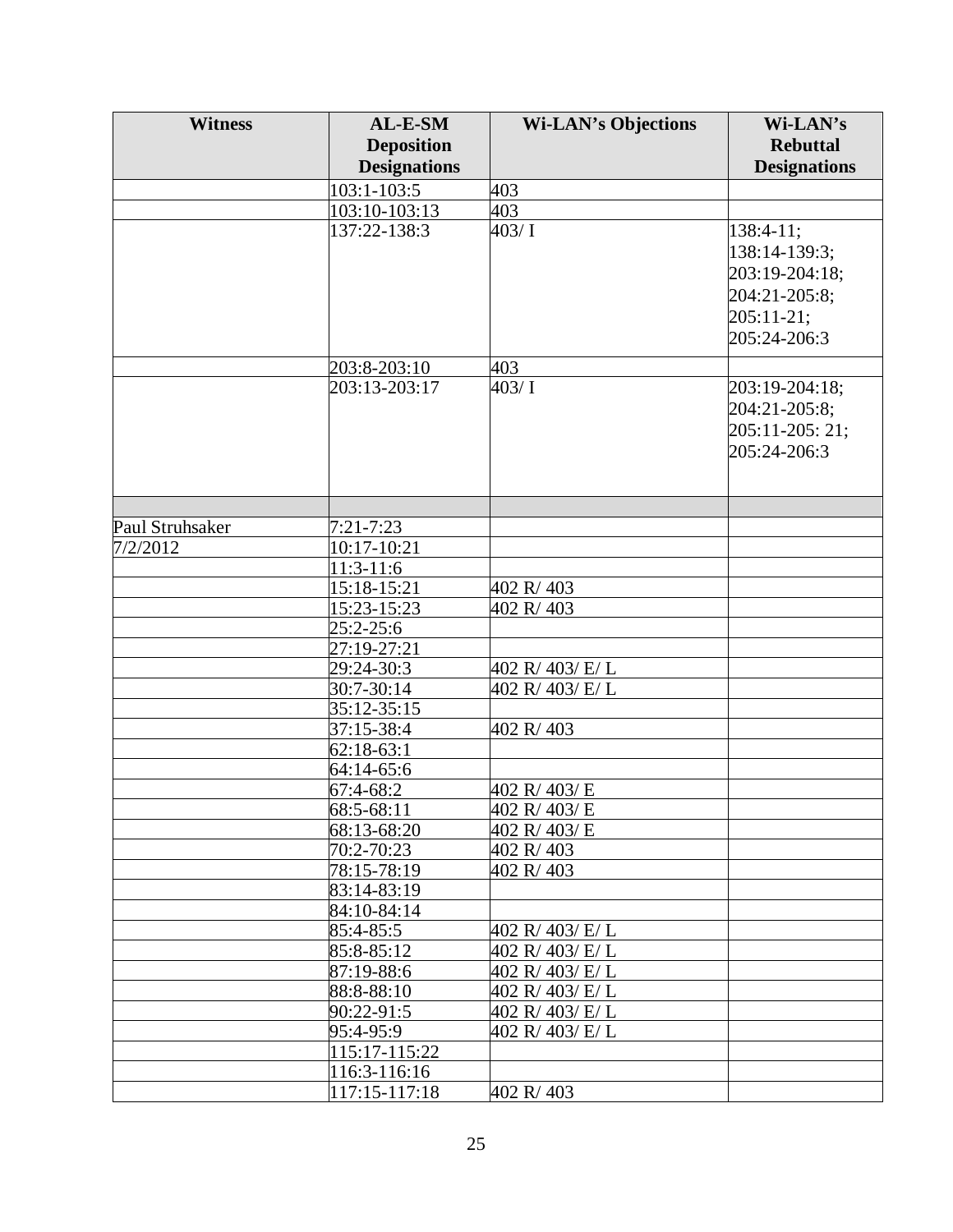| <b>Witness</b> | AL-E-SM             | <b>Wi-LAN's Objections</b> | Wi-LAN's            |
|----------------|---------------------|----------------------------|---------------------|
|                | <b>Deposition</b>   |                            | <b>Rebuttal</b>     |
|                | <b>Designations</b> |                            | <b>Designations</b> |
|                | 118:17-119:22       | 402 R/403                  |                     |
|                | 123:16-123:23       | 402 R/403                  |                     |
|                | 184:12-185:5        | 402 R/403                  |                     |
|                | 186:1-186:5         | 402 R/403                  |                     |

Wi-LAN further objects to any testimony designated by any Defendant that violates any ruling of the Court/ including rulings related to the parties' forthcoming Motions in Limine. Wi-LAN further objections to Defendants' designations to the extent they exceed the length permitted by the Court's standing order. Wi-LAN reserves the right to amend its objections and deposition designations to respond to issues raised and/or resolved after the submission of this list. Wi-LAN also reserves the right to designate the depositions of any witnesses that any Defendant removes from its Witness List identified as "will call" and/or "may call." In making any designations above, Wi-LAN is not in any way waiving any objections to the admissibility of any of Defendant's designations.

| <b>Abbreviation</b> Objection |                                                                           |
|-------------------------------|---------------------------------------------------------------------------|
| <b>CS</b>                     | Calls for Speculation                                                     |
| H                             | Hearsay                                                                   |
| 402/R                         | Irrelevant                                                                |
| 403                           | Unduly Prejudicial / Confusing / Vague / Misleading / Cumulative / Out of |
|                               | Context/ Attorney Objection                                               |
| <b>BS</b>                     | Improper $30(b)(6)$ testimony / Beyond Scope                              |
| E                             | <b>Improper Expert Testimony</b>                                          |
| I or 106                      | Incomplete                                                                |
| $\mathbf P$                   | Privileged                                                                |
| L                             | Call for Legal Conclusion                                                 |
| ID/WD                         | Inaccurate Description/Insufficient Identification of Exhibit             |
| MS/ML                         | Subject to Motion to Strike or Motion in Limine                           |
| F                             | Lack of proper foundation                                                 |
| <b>XXX</b>                    | FRE xxx                                                                   |

**OBJECTION KEY TO DEPOSITION DESIGNATIONS**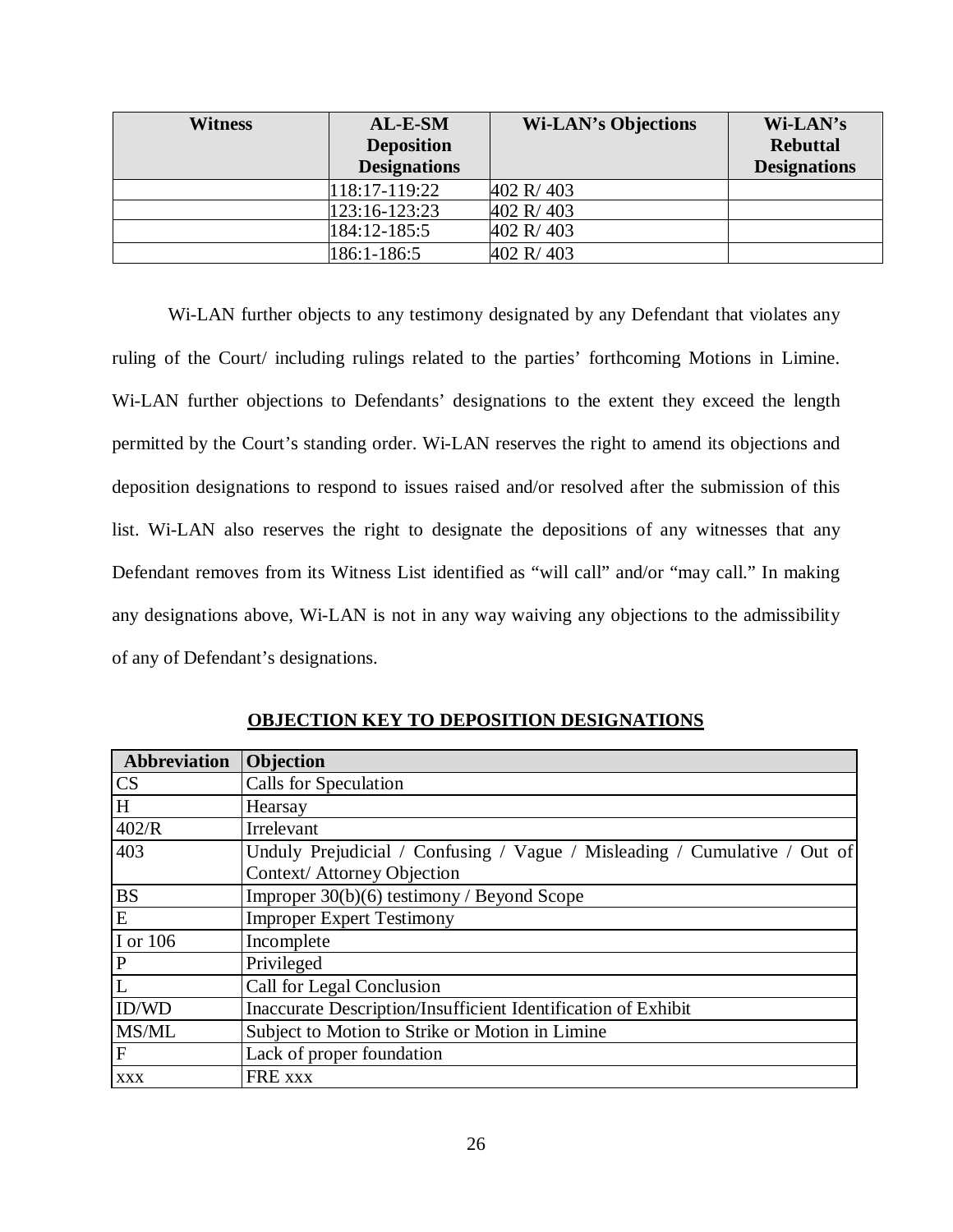Dated: February 25, 2013

Respectfully submitted,

### **Local Counsel**

Johnny Ward (TX Bar No. 00794818) Wesley Hill (TX Bar No. 24032294) WARD & SMITH LAW FIRM P.O. Box 1231 1127 Judson Rd., Ste. 220 Longview, TX 75606-1231 Tel: (903) 757-6400 Fax: (903) 757-2323 jw@jwfirm.com wh@jwfirm.com

By: /s/ *David B. Weaver*  David B. Weaver (TX Bar No. 00798576) Lead Attorney Avelyn M. Ross (TX Bar No. 24027817) Ajeet P. Pai (TX Bar No. 24060376) Syed K. Fareed (TX Bar No. 24065216) Jeffrey T. Han (TX Bar No. 24069870) Seth A. Lindner (TX Bar No. 24078862) Janice Ta (TX Bar No. 24075138) VINSON & ELKINS LLP 2801 Via Fortuna, Suite 100 Austin, TX 78746 Tel: (512) 542-8400 Fax: (512) 542-8612 dweaver@velaw.com aross@velaw.com apai@velaw.com sfareed@velaw.com jhan@velaw.com slindner@velaw.com jta@velaw.com

Steve R. Borgman (TX Bar No. 02670300) Gwendolyn J. Samora (TX Bar No. 00784899) VINSON &ELKINS LLP 1001 Fannin Street/ Suite 2500 Houston, TX 77002-6760 Tel: (713) 758-2222 Fax: (713) 758-2346 sborgman@velaw.com

Chuck P. Ebertin (CA Bar No. 161374) VINSON & ELKINS LLP 525 University Avenue/ Suite 410 Palo Alto, CA 94301-1918 Tel: (650) 687-8204 Fax: (650) 618-8508 cebertin@velaw.com

Constance S. Huttner (NY Bar No. 1722024)